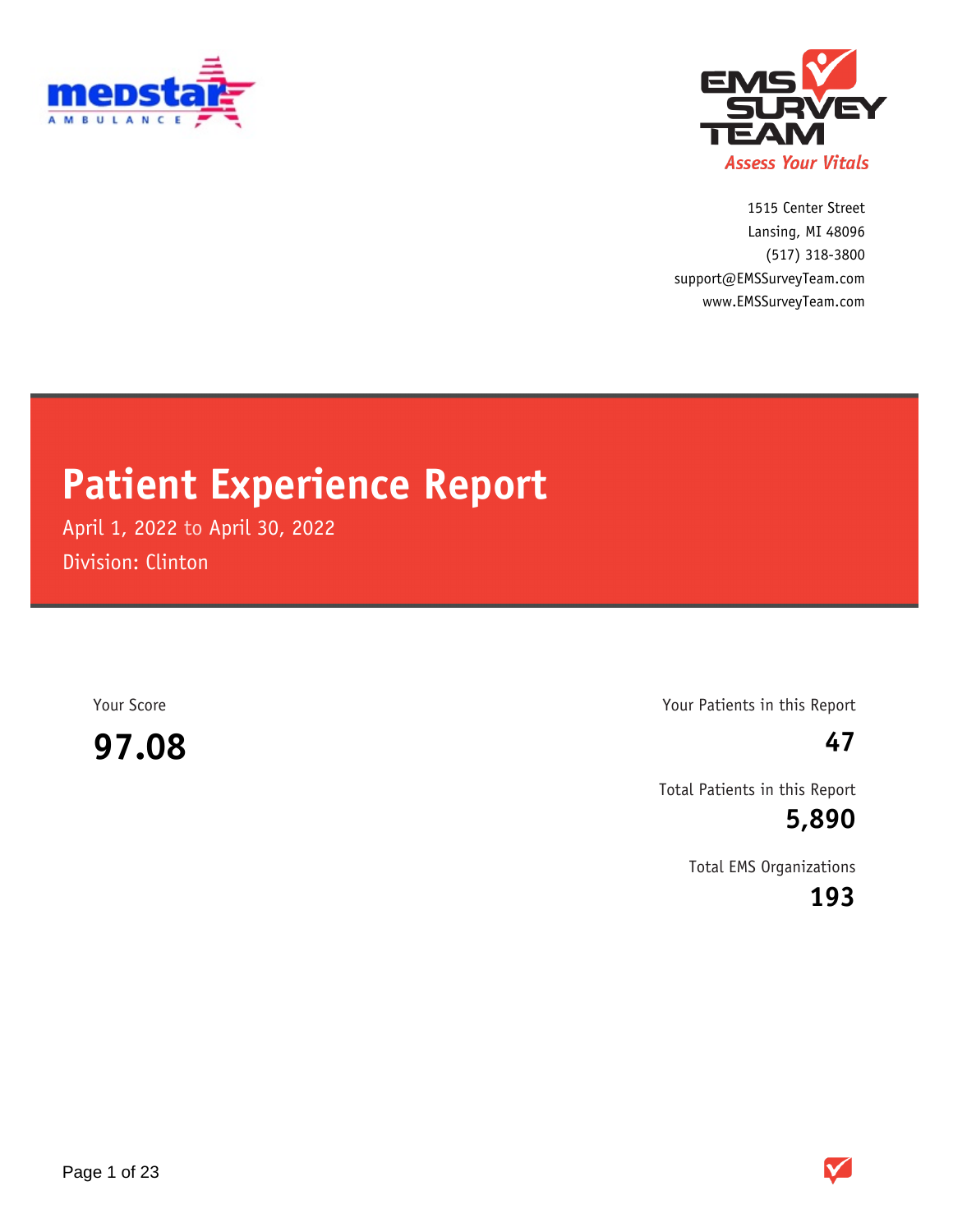#### **Executive Summary**

Your overall score for the time period selected is **97.08**. This is a difference of **1.69** from your previous period's score of **95.39**.

Your overall Top Box score, which represents the percentage of the highest possible rating Very Good, is **89.07%**.

In addition, your rolling 12- month score of **92.17** is a difference of **-0.55** from the national database score of **92.72**.

When compared to all organizations in the national database, your score of **92.17** is ranked **55th** and **14th** for comparably sized organizations.



5 Highest Scores

#### **5 Lowest Scores**



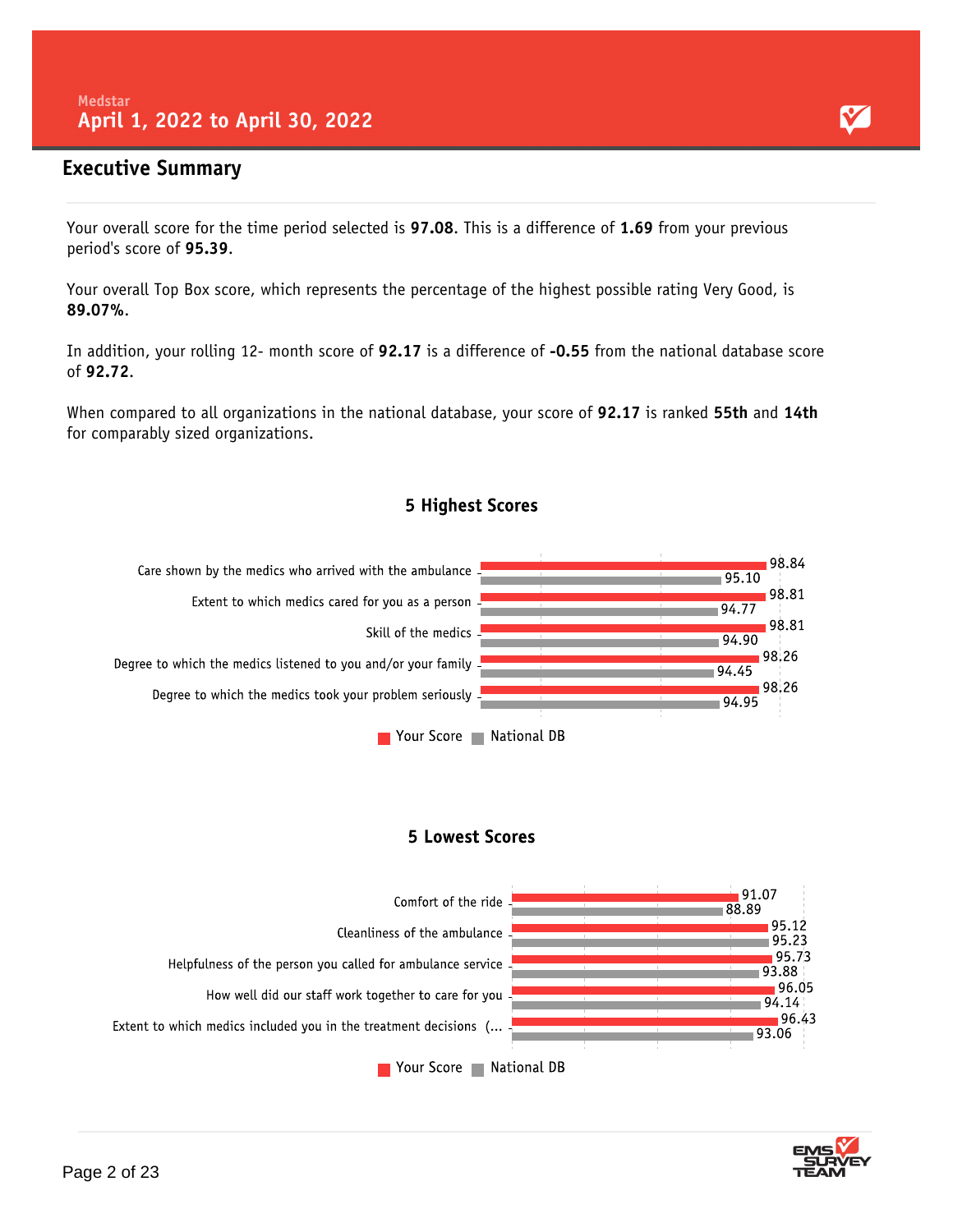**Demographics** — This report provides basic information about the patient's age and gender.

|              | <b>Previous Period</b> |      |        | <b>Not</b> |       | <b>Current Period</b> | <b>Not</b> |          |
|--------------|------------------------|------|--------|------------|-------|-----------------------|------------|----------|
|              | <b>Total</b>           | Male | Female | Reported   | Total | Male                  | Female     | Reported |
| Under 18     | 4                      |      |        |            | 3     |                       |            |          |
| 31 to 44     |                        |      |        |            |       |                       |            |          |
| 45 to 54     | 8                      |      |        |            | 4     | 0                     | 4          |          |
| 55 to 64     | g                      |      | 4      |            |       |                       | 0          |          |
| 65 and older | 125                    | 59   | 66     |            | 37    | 15                    | 22         |          |
| <b>Total</b> | 147                    | 69   | 78     |            | 47    | 18                    | 29         |          |









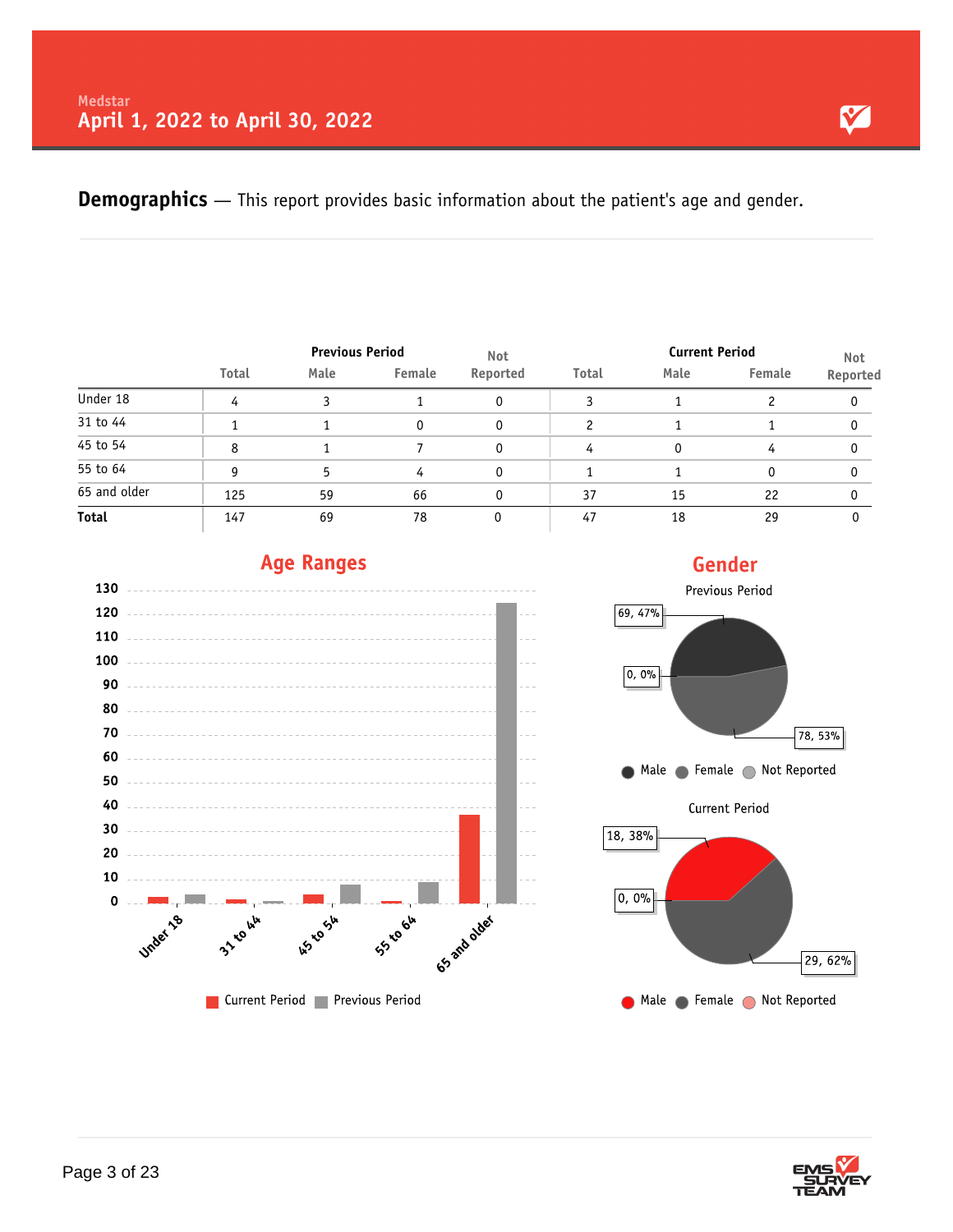#### **Dispatch Composite**

This report shows mean scores for each Dispatch survey item and the overall composite score. The first column shows your organization score with the national database score below it. The second column is the difference between your score and the database mean.

#### Helpfulness of the person you called for ambulance service

| 0<br>100                                                                         | Your Score<br>95.73  | Variance<br>1.85              |
|----------------------------------------------------------------------------------|----------------------|-------------------------------|
|                                                                                  | National DB<br>93.88 | <b>Your Percentile</b><br>41% |
| Concern shown by the person you called for ambulance service<br>0<br>100         |                      |                               |
|                                                                                  | Your Score<br>96.88  | Variance<br>3.20              |
|                                                                                  | National DB<br>93.68 | <b>Your Percentile</b><br>54% |
| Extent to which you were told what to do until the ambulance arrived<br>0<br>100 |                      |                               |
|                                                                                  | Your Score<br>97.22  | Variance<br>4.99              |
|                                                                                  | National DB<br>92.23 | <b>Your Percentile</b><br>43% |
| <b>Overall Composite Score</b>                                                   |                      |                               |
| 100<br>0                                                                         | Your Score<br>96.58  | Variance<br>3.31              |
|                                                                                  | National DB<br>93.27 | <b>Your Percentile</b><br>42% |



M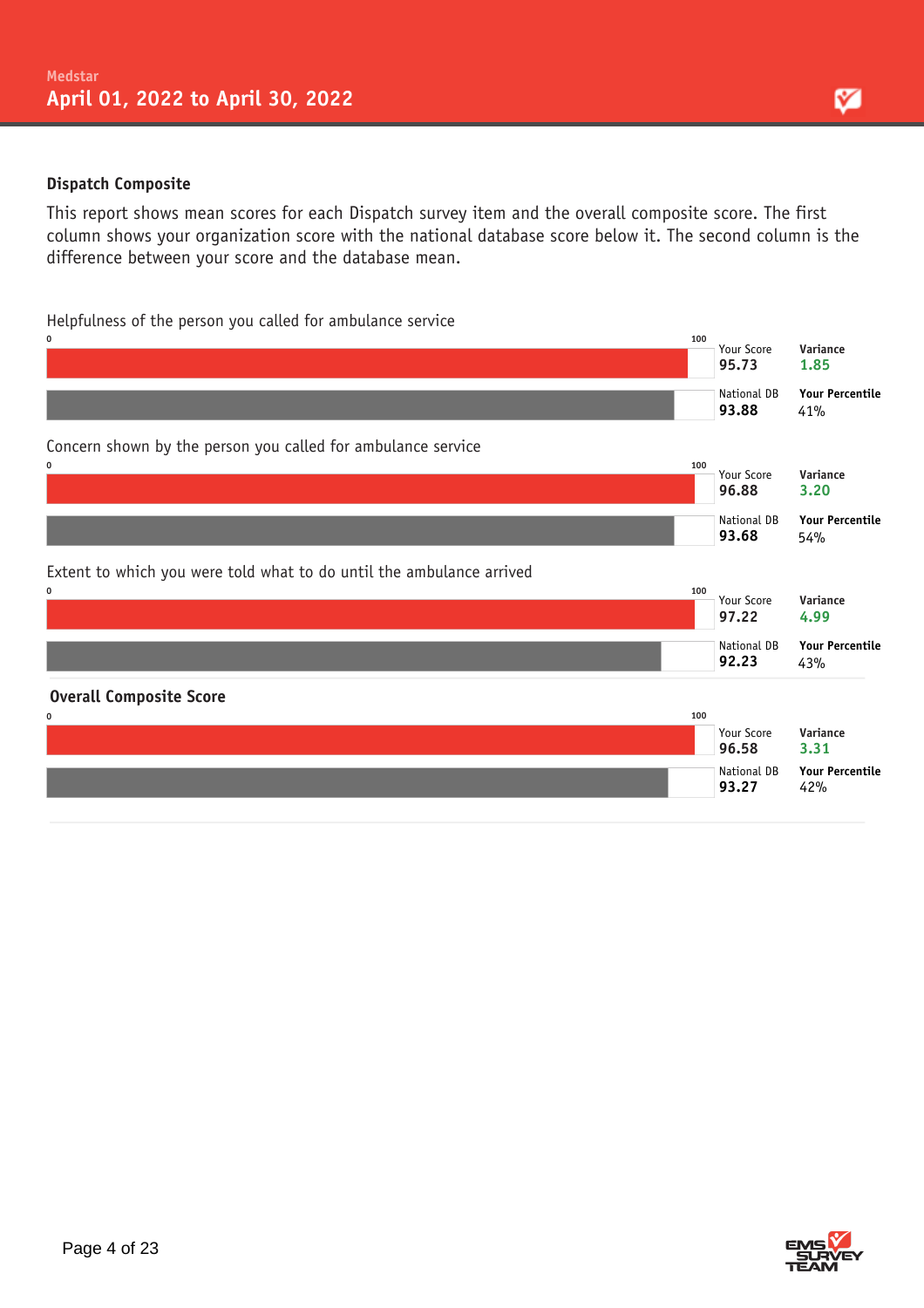#### **Ambulance Composite**

This report shows mean scores for each Ambulance survey item and the overall composite score. The first column shows your organization score with the national database score below it. The second column is the difference between your score and the database mean.

#### Extent to which the ambulance arrived in a timely manner





M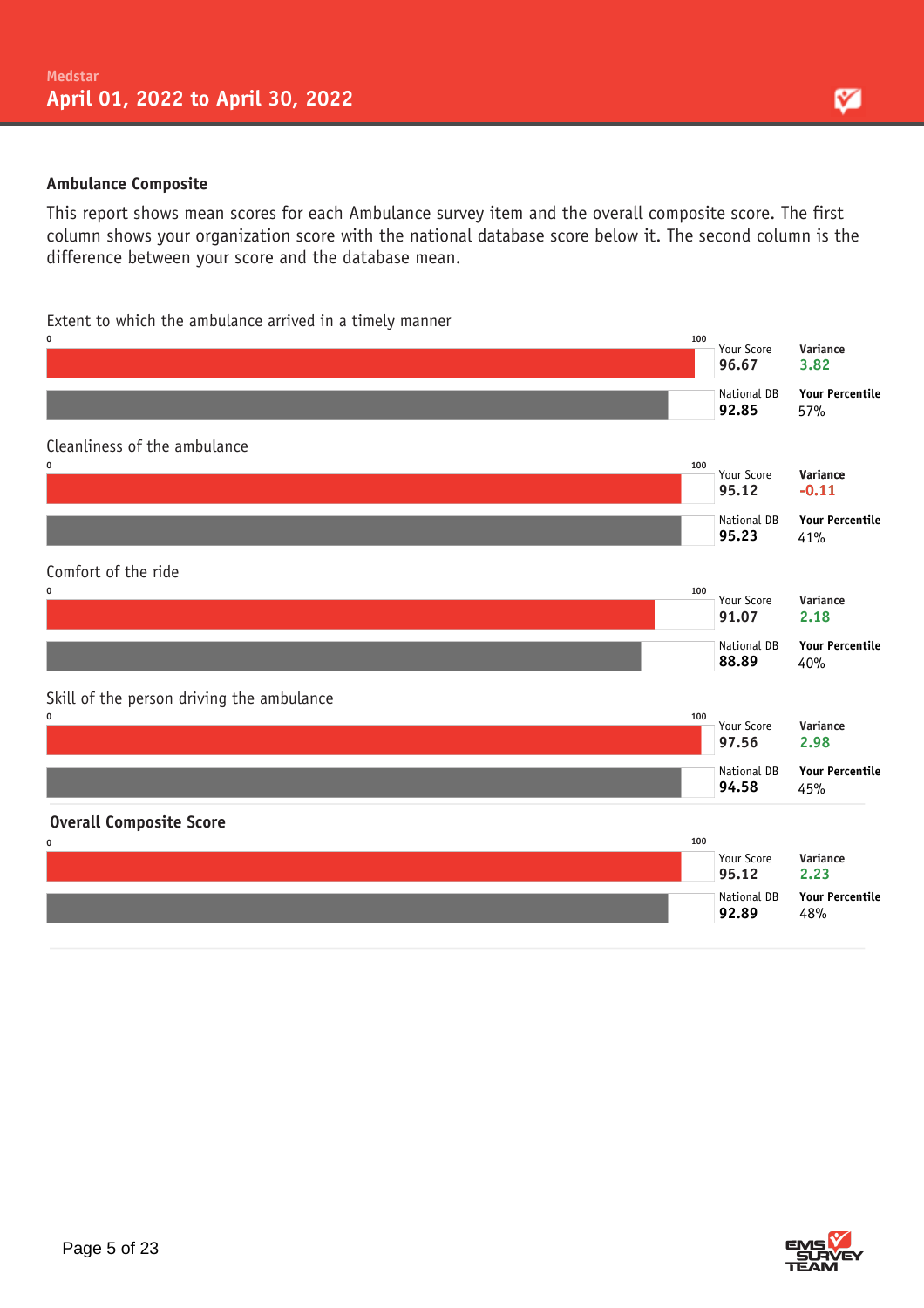#### **Medic Composite**

This report shows mean scores for each Medic survey item and the overall composite score. The first column shows your organization score with the national database score below it. The second column is the difference between your score and the database mean.

Care shown by the medics who arrived with the ambulance



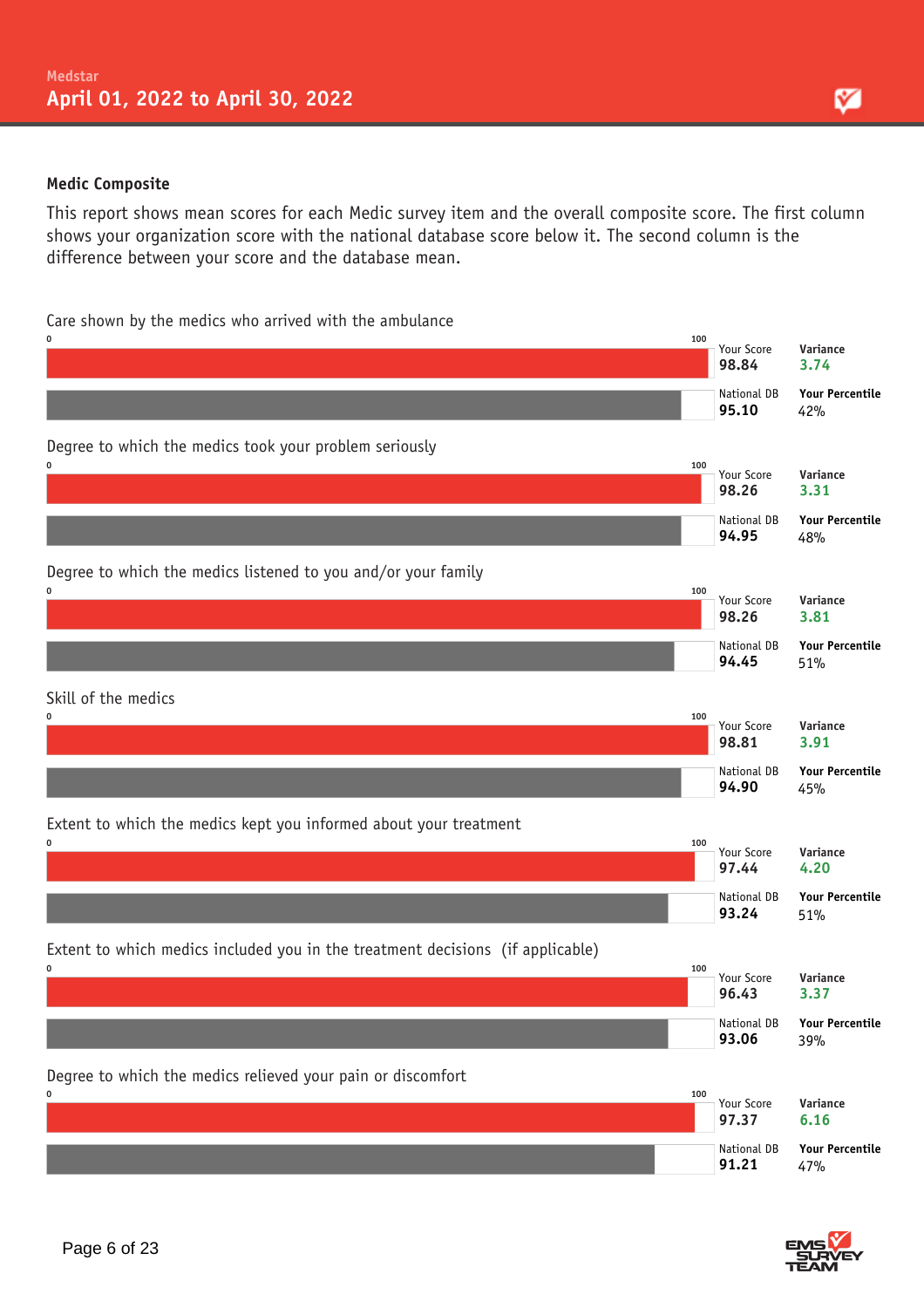#### **Medic Composite**

This report shows mean scores for each Medic survey item and the overall composite score. The first column shows your organization score with the national database score below it. The second column is the difference between your score and the database mean.

Medics' concern for your privacy





M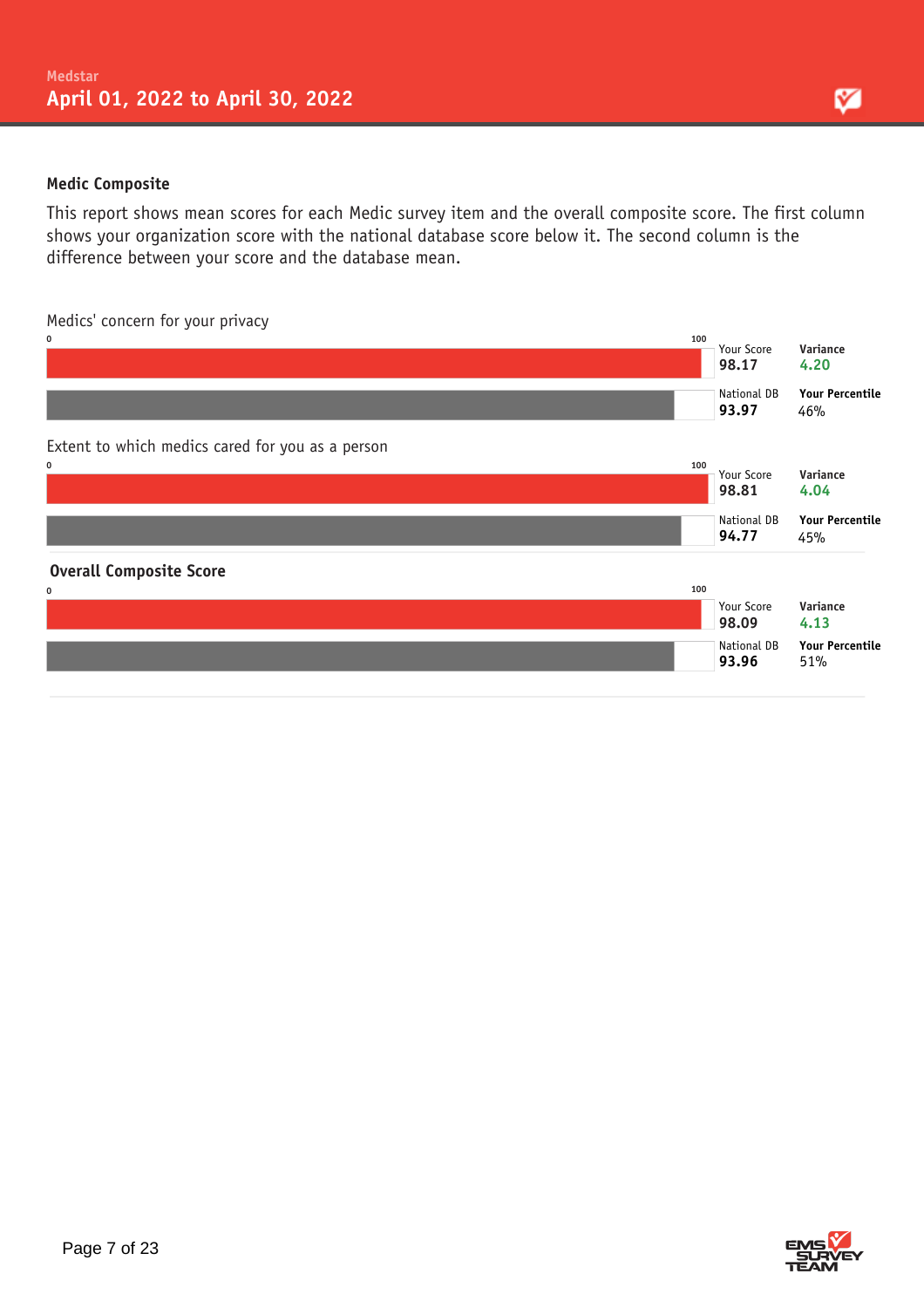#### **Billing Office Staff Composite**

This report shows mean scores for each Billing Office Staff survey item and the overall composite score. The first column shows your organization score with the national database score below it. The second column is the difference between your score and the database mean.

#### Professionalism of the staff in our billing office



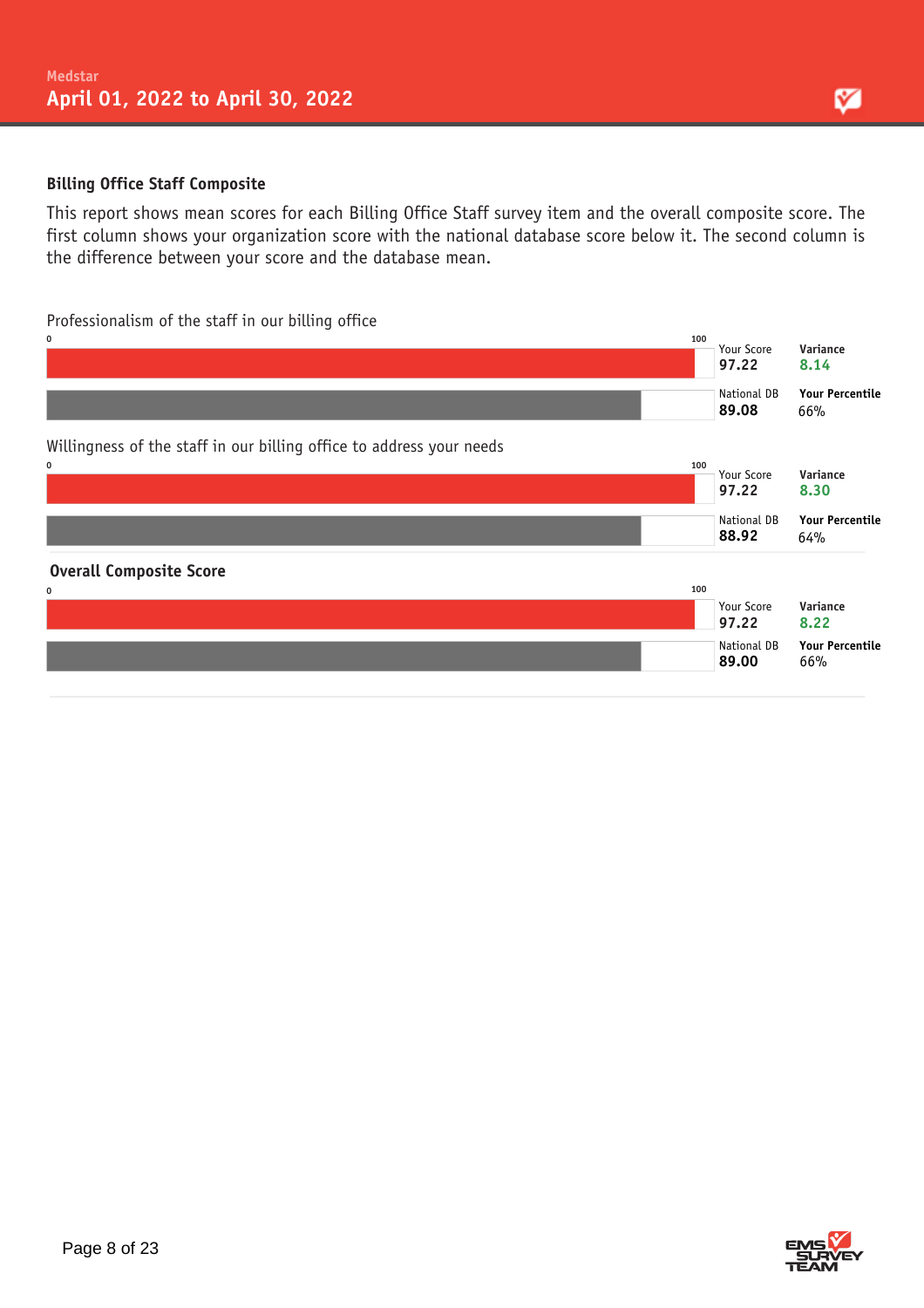#### **Overall Experience Composite**

This report shows mean scores for each Overall Experience survey item and the overall composite score. The first column shows your organization score with the national database score below it. The second column is the difference between your score and the database mean.

#### How well did our staff work together to care for you

| 0                                                                                   | 100 | Your Score<br>96.05  | Variance<br>1.91              |
|-------------------------------------------------------------------------------------|-----|----------------------|-------------------------------|
|                                                                                     |     | National DB<br>94.14 | <b>Your Percentile</b><br>40% |
| Extent to which our staff eased your entry into the medical facility                |     |                      |                               |
| 0                                                                                   | 100 | Your Score<br>96.62  | Variance<br>2.34              |
|                                                                                     |     | National DB<br>94.28 | <b>Your Percentile</b><br>48% |
| Appropriateness of Emergency Medical Transportation treatment                       |     |                      |                               |
| 0                                                                                   | 100 | Your Score<br>97.97  | Variance<br>3.73              |
|                                                                                     |     | National DB<br>94.24 | <b>Your Percentile</b><br>51% |
| Extent to which the services received were worth the fees charged                   |     |                      |                               |
| 0                                                                                   | 100 | Your Score<br>97.32  | Variance<br>8.12              |
|                                                                                     |     | National DB<br>89.20 | <b>Your Percentile</b><br>54% |
| Overall rating of the care provided by our Emergency Medical Transportation service |     |                      |                               |
| 0                                                                                   | 100 | Your Score<br>98.08  | Variance<br>3.80              |
|                                                                                     |     | National DB<br>94.28 | <b>Your Percentile</b><br>44% |
| Likelihood of recommending this ambulance service to others                         |     |                      |                               |
| 0                                                                                   | 100 | Your Score<br>96.79  | Variance<br>2.73              |
|                                                                                     |     | National DB<br>94.06 | <b>Your Percentile</b><br>45% |
| <b>Overall Composite Score</b>                                                      |     |                      |                               |
| 0                                                                                   | 100 | Your Score<br>97.13  | Variance<br>3.76              |
|                                                                                     |     | National DB<br>93.37 | <b>Your Percentile</b><br>46% |

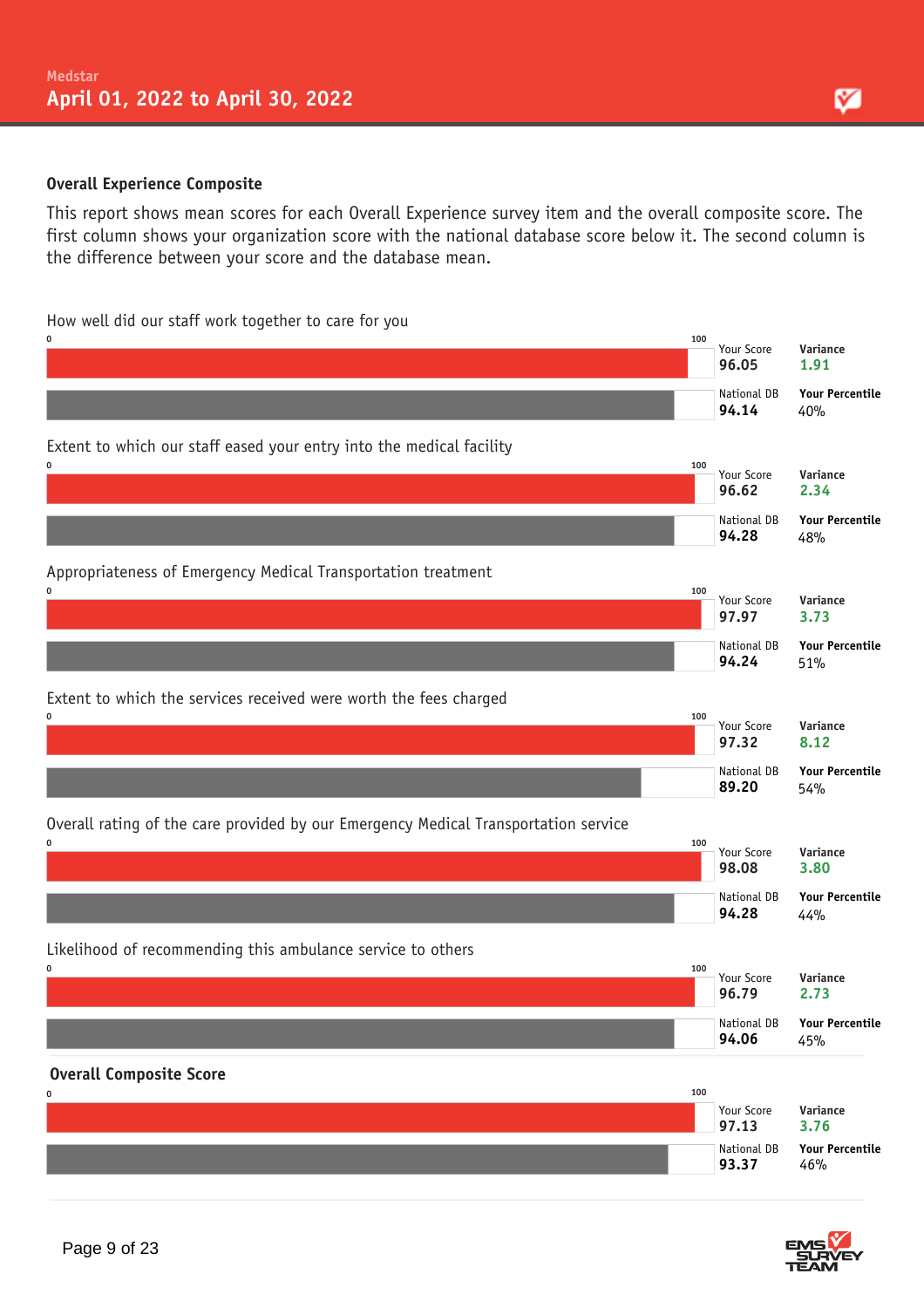This report shows your current score for the time period selected compared to the corresponding previous time period and the change between the two periods.The national DB score is included for reference

| <b>Dispatch Composite</b>                                                      | Current | Previous |         | $(+/-)$ National DB |
|--------------------------------------------------------------------------------|---------|----------|---------|---------------------|
| Helpfulness of the person you called for ambulance service                     | 95.73   | 96.76    | $-1.03$ | 93.88               |
| Concern shown by the person you called for ambulance service                   | 96.88   | 96.35    | 0.53    | 93.68               |
| Extent to which you were told what to do until the ambulance arrived           | 97.22   | 94.25    | 2.97    | 92.23               |
| <b>Ambulance Composite</b>                                                     | Current | Previous |         | $(+/-)$ National DB |
| Extent to which the ambulance arrived in a timely manner                       | 96.67   | 96.35    | 0.32    | 92.85               |
| Cleanliness of the ambulance                                                   | 95.12   | 96.29    | $-1.17$ | 95.23               |
| Comfort of the ride                                                            | 91.07   | 87.98    | 3.09    | 88.89               |
| Skill of the person driving the ambulance                                      | 97.56   | 95.74    | 1.82    | 94.58               |
| <b>Medic Composite</b>                                                         | Current | Previous |         | $(+/-)$ National DB |
| Care shown by the medics who arrived with the ambulance                        | 98.84   | 96.67    | 2.17    | 95.10               |
| Degree to which the medics took your problem seriously                         | 98.26   | 96.67    | 1.59    | 94.95               |
| Degree to which the medics listened to you and/or your family                  | 98.26   | 96.80    | 1.46    | 94.45               |
| Skill of the medics                                                            | 98.81   | 96.56    | 2.25    | 94.90               |
| Extent to which the medics kept you informed about your treatment              | 97.44   | 94.96    | 2.48    | 93.24               |
| Extent to which medics included you in the treatment decisions (if applicable) | 96.43   | 95.35    | 1.08    | 93.06               |
| Degree to which the medics relieved your pain or discomfort                    | 97.37   | 94.28    | 3.09    | 91.21               |
| Medics' concern for your privacy                                               | 98.17   | 96.26    | 1.91    | 93.97               |
| Extent to which medics cared for you as a person                               | 98.81   | 97.32    | 1.49    | 94.77               |
| <b>Billing Office Staff Composite</b>                                          | Current | Previous |         | $(+/-)$ National DB |
| Professionalism of the staff in our billing office                             | 97.22   | 93.75    | 3.47    | 89.08               |
| Willingness of the staff in our billing office to address your needs           | 97.22   | 93.63    | 3.59    | 88.92               |



Y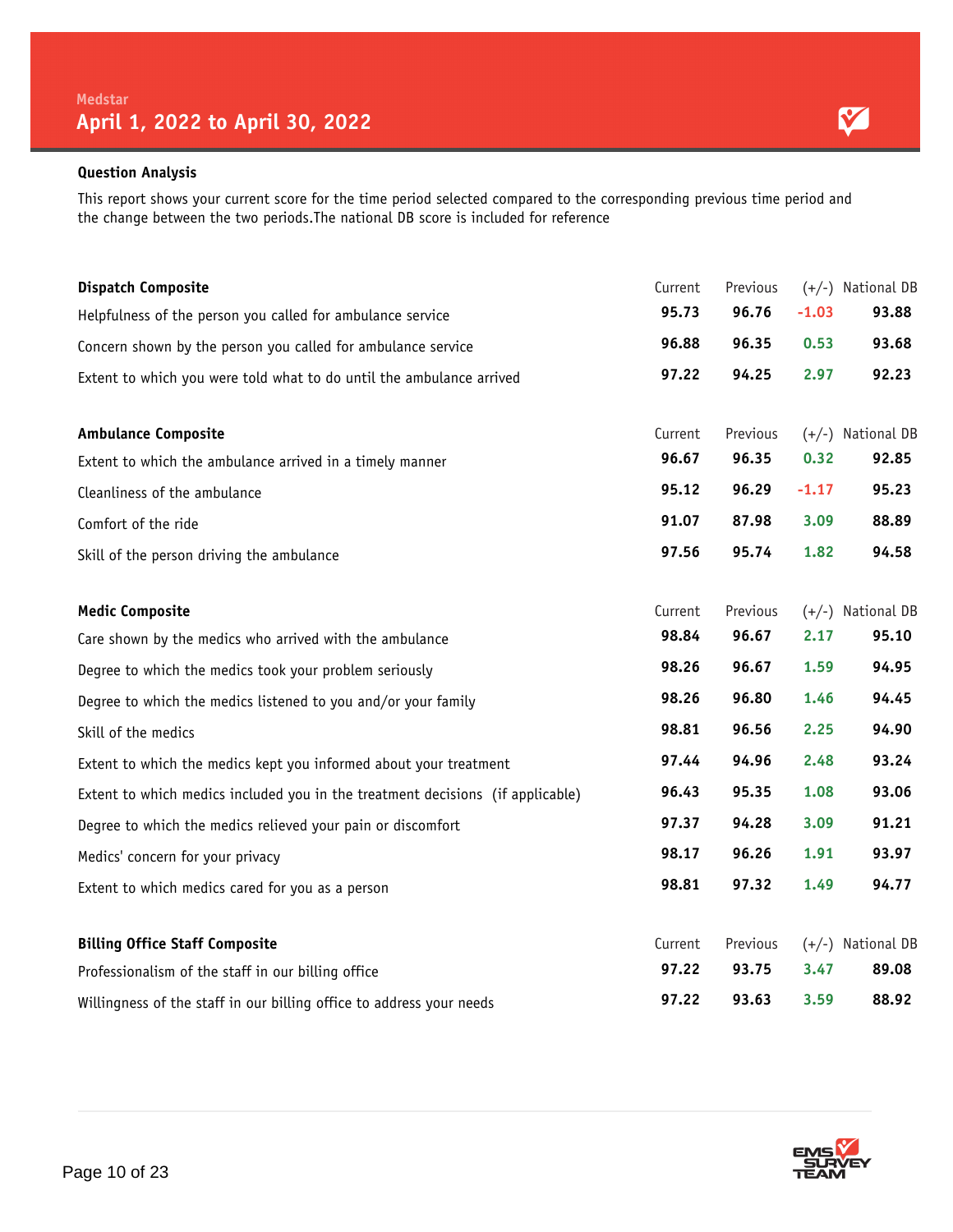#### **Question Analysis (Continued)**

| <b>Overall Experience Composite</b>                                         | Current | Previous | $(+/-)$ | National DB |
|-----------------------------------------------------------------------------|---------|----------|---------|-------------|
| How well did our staff work together to care for you                        | 96.05   | 95.47    | 0.58    | 94.14       |
| Extent to which our staff eased your entry into the medical facility        | 96.62   | 95.53    | 1.09    | 94.28       |
| Appropriateness of Emergency Medical Transportation treatment               | 97.97   | 96.04    | 1.93    | 94.24       |
| Extent to which the services received were worth the fees charged           | 97.32   | 90.64    | 6.68    | 89.20       |
| Overall rating of the care provided by our Emergency Medical Transportation | 98.08   | 95.74    | 2.34    | 94.28       |
| Likelihood of recommending this ambulance service to others                 | 96.79   | 96.34    | 0.45    | 94.06       |

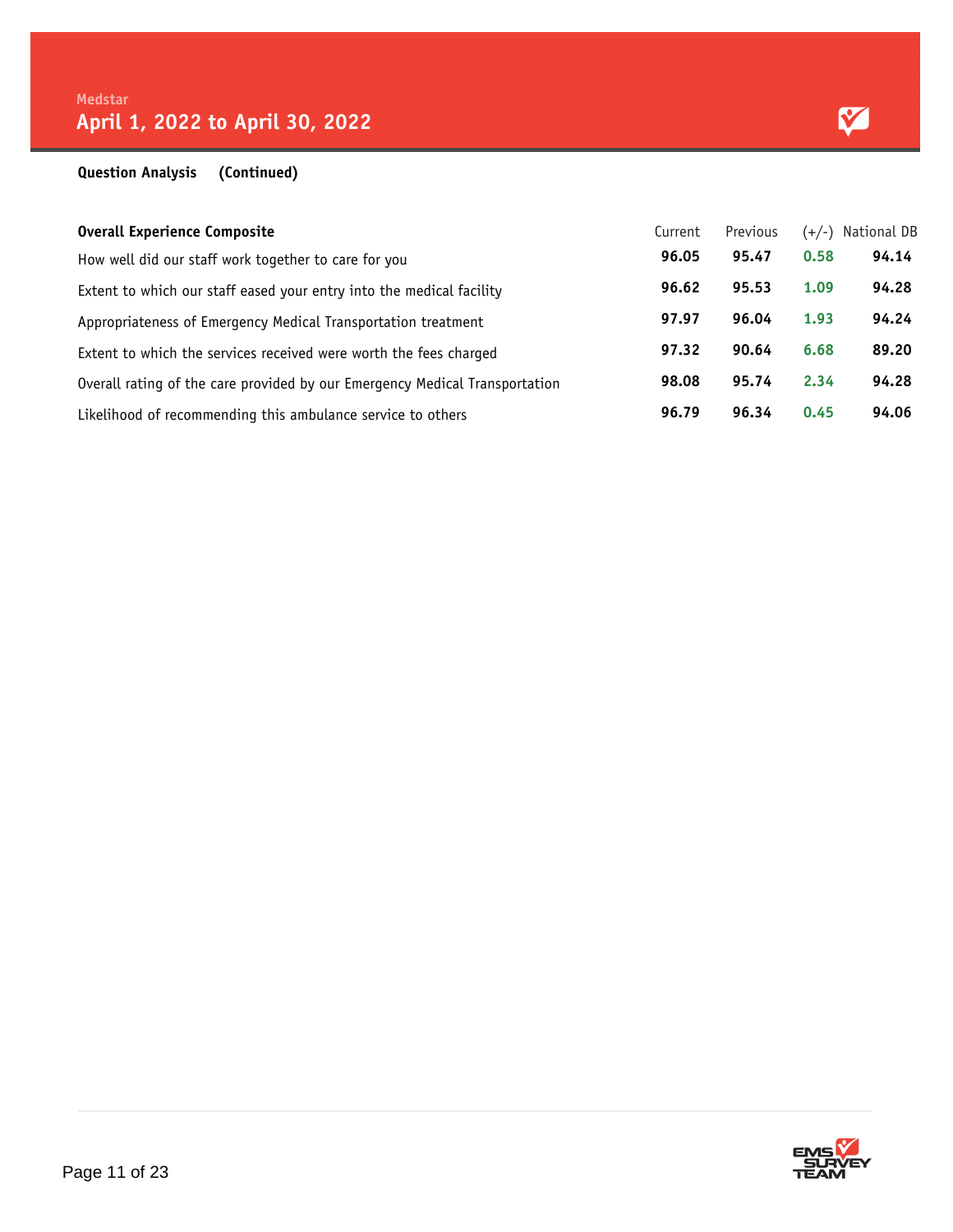#### **Monthly Breakdown**

This report provides individual item scores by month, your overall organization monthly score, and the number of survey respondents.

|                                                                             | May<br>2021 | Jun<br>2021 | Jul<br>2021               | Aug<br>2021 | Jan<br>2022                                  | Mar<br>2022 | Apr<br>2022 |
|-----------------------------------------------------------------------------|-------------|-------------|---------------------------|-------------|----------------------------------------------|-------------|-------------|
| Helpfulness of the person you called for ambulance service                  | 94.59       |             |                           |             | 96.53 100.00 100.00 100.00 96.76 95.73       |             |             |
| Concern shown by the person you called for ambulance service                | 95.95       |             |                           |             | 96.43 100.00 100.00 100.00 96.35 96.88       |             |             |
| Extent to which you were told what to do until the ambulance arrived        | 93.94       |             |                           |             | 94.12 100.00 100.00 100.00 94.25             |             | 97.22       |
| Extent to which the ambulance arrived in a timely manner                    |             |             |                           |             | 92.61 95.45 100.00 100.00 100.00 96.35 96.67 |             |             |
| Cleanliness of the ambulance                                                |             |             |                           |             | 94.19 95.93 100.00 100.00 100.00 96.29       |             | 95.12       |
| Comfort of the ride                                                         | 87.80       |             |                           |             | 88.98 100.00 100.00 100.00 87.98             |             | 91.07       |
| Skill of the person driving the ambulance                                   | 92.68       |             |                           |             | 94.19 100.00 100.00 100.00 95.74             |             | 97.56       |
| Care shown by the medics who arrived with the ambulance                     |             |             |                           |             | 94.11 95.35 100.00 100.00 100.00 96.67       |             | 98.84       |
| Degree to which the medics took your problem seriously                      |             |             |                           |             | 94.11 95.24 100.00 100.00 100.00 96.67       |             | 98.26       |
| Degree to which the medics listened to you and/or your family               | 92.79       |             |                           |             | 95.35 100.00 100.00 100.00 96.80             |             | 98.26       |
| Skill of the medics                                                         | 97.30       |             |                           |             | 95.24 100.00 100.00 100.00 96.56             |             | 98.81       |
| Extent to which the medics kept you informed about your treatment           |             |             |                           |             | 91.47 95.63 100.00 100.00 100.00 94.96 97.44 |             |             |
| Extent to which medics included you in the treatment decisions (if          | 93.79       |             |                           |             | 93.38 100.00 100.00 100.00 95.35 96.43       |             |             |
| Degree to which the medics relieved your pain or discomfort                 | 92.42       |             |                           |             | 92.36 100.00 100.00 75.00 94.28 97.37        |             |             |
| Medics' concern for your privacy                                            |             |             |                           |             | 96.62 93.75 100.00 100.00 100.00 96.26 98.17 |             |             |
| Extent to which medics cared for you as a person                            |             |             |                           |             | 94.76 95.73 100.00 100.00 100.00 97.32 98.81 |             |             |
| Professionalism of the staff in our billing office                          |             |             | 82.81 88.64 100.00 100.00 |             |                                              | 93.75 97.22 |             |
| Willingness of the staff in our billing office to address your needs        |             |             | 85.71 88.64 100.00 100.00 |             |                                              | 93.63 97.22 |             |
| How well did our staff work together to care for you                        | 93.45       |             |                           |             | 92.86 100.00 100.00 100.00 95.47 96.05       |             |             |
| Extent to which our staff eased your entry into the medical facility        |             |             |                           |             | 94.62 94.64 100.00 100.00 100.00 95.53 96.62 |             |             |
| Appropriateness of Emergency Medical Transportation treatment               |             |             |                           |             | 92.62 93.59 100.00 100.00 100.00 96.04       |             | 97.97       |
| Extent to which the services received were worth the fees charged           | 85.22       |             |                           |             | 90.91 100.00 100.00 100.00 90.64             |             | 97.32       |
| Overall rating of the care provided by our Emergency Medical Transportation | 90.59       |             |                           |             | 95.00 100.00 100.00 100.00 95.74 98.08       |             |             |
| Likelihood of recommending this ambulance service to others                 | 89.50       |             |                           |             | 95.39 100.00 100.00 100.00 96.34             |             | 96.79       |
| Overall Score                                                               | 92.66       |             |                           |             | 94.11 100.00 100.00 98.86 95.39              |             | 97.08       |
| Respondents                                                                 | 45          | 45          | 3                         | 2           | $\mathbf{1}$                                 | 147         | 47          |



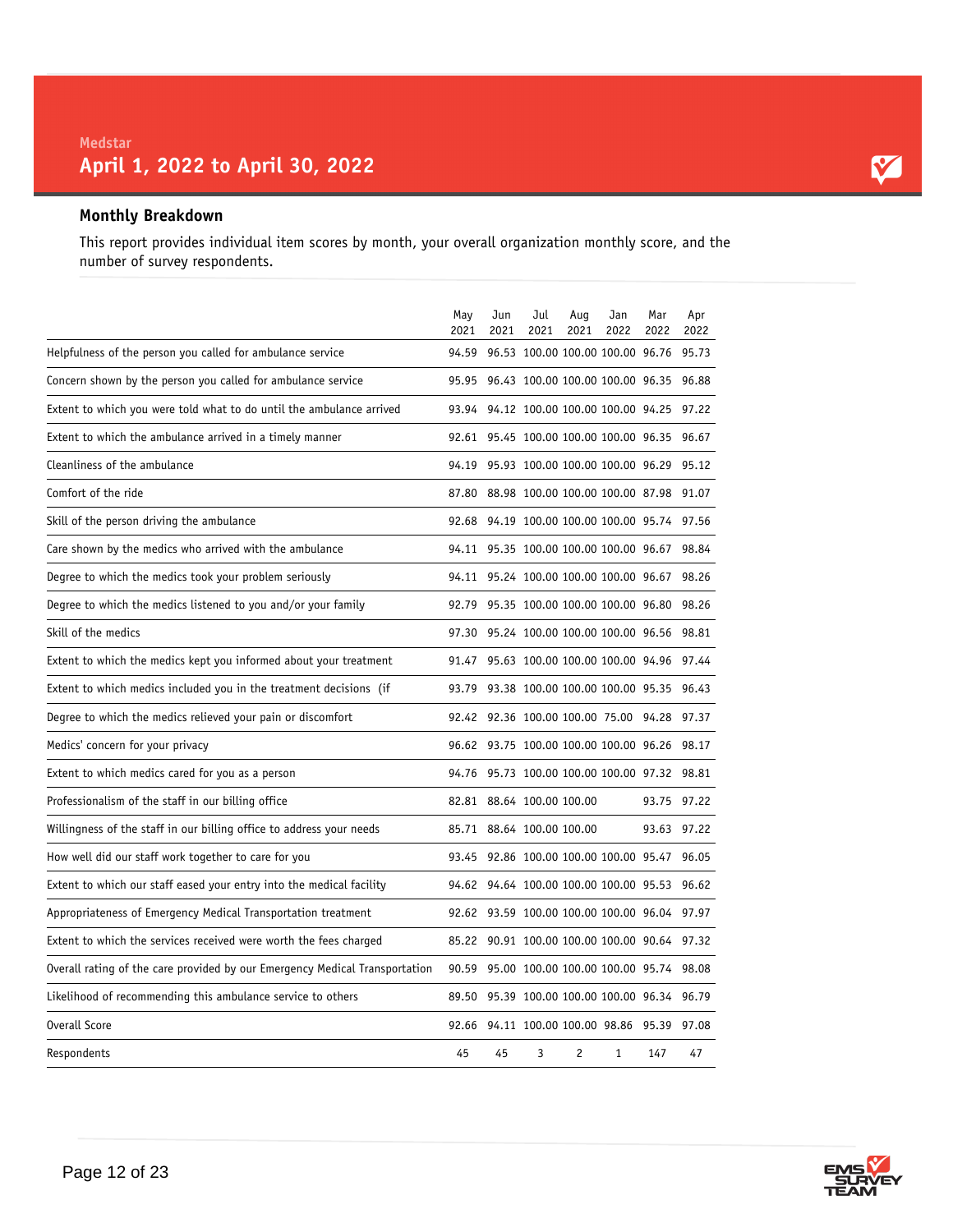

### **Monthly Overall Survey Score**

| 105.0 |                         |                |                                          |                |      |      |  |
|-------|-------------------------|----------------|------------------------------------------|----------------|------|------|--|
| 102.5 |                         |                |                                          |                |      |      |  |
| 100.0 |                         |                |                                          |                |      |      |  |
| 97.5  |                         |                |                                          |                |      |      |  |
| 95.0  |                         |                |                                          |                |      |      |  |
|       |                         |                |                                          |                |      |      |  |
| 92.5  |                         |                |                                          |                |      |      |  |
| 90.0  |                         |                |                                          |                |      |      |  |
| 87.5  |                         |                |                                          |                |      |      |  |
| 85.0  |                         |                |                                          |                |      |      |  |
| 82.5  |                         |                |                                          |                |      |      |  |
| 80.0  |                         |                |                                          |                |      |      |  |
| 77.5  |                         |                |                                          |                |      |      |  |
| 75.0  |                         |                |                                          |                |      |      |  |
|       |                         |                |                                          |                |      |      |  |
| 72.5  |                         |                |                                          |                |      |      |  |
| 70.0  |                         |                |                                          |                |      |      |  |
|       | 2021                    | 2021           | 2021                                     | 2022           | 2022 | 2022 |  |
|       |                         |                |                                          |                |      |      |  |
|       | $\overline{\mathsf{m}}$ | $\overline{a}$ | Aug                                      | $\overline{a}$ | Mar  | Apr  |  |
|       |                         |                | National DB Score - Medstar Survey Score |                |      |      |  |
|       |                         |                |                                          |                |      |      |  |

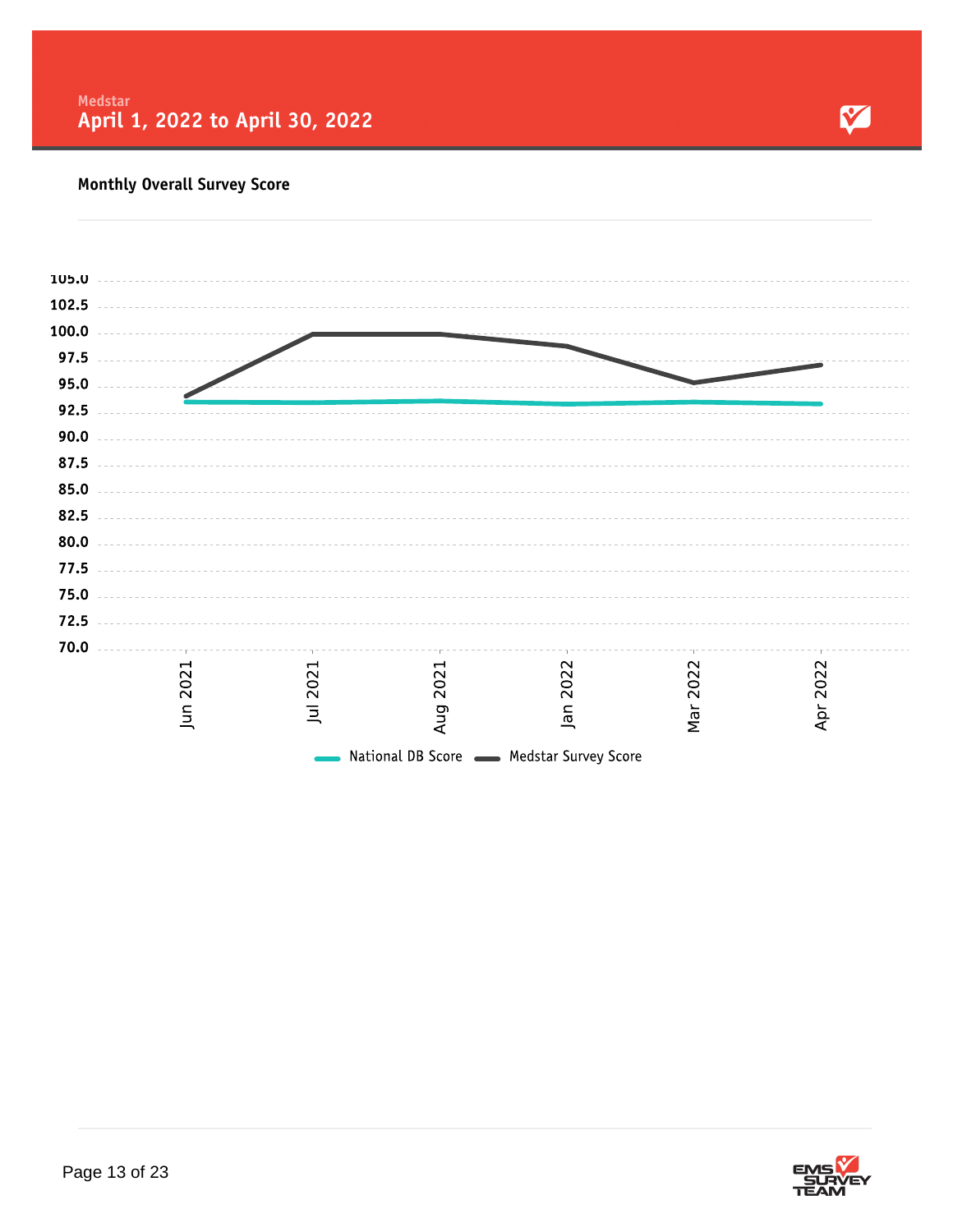#### **Greatest Increase and Decrease in Scores by Question**

| <b>Increases</b>                                                                       | Current | <b>Previous</b>                | $(+/-)$ | <b>National DB</b>             |
|----------------------------------------------------------------------------------------|---------|--------------------------------|---------|--------------------------------|
| Extent to which the services received were worth the fees charged                      | 97.32   | 90.64                          | 6.69    | 89.20                          |
| Willingness of the staff in our billing office to address your needs                   | 97.22   | 93.63                          | 3.59    | 88.92                          |
| Professionalism of the staff in our billing office                                     | 97.22   | 93.75                          | 3.47    | 89.08                          |
| Comfort of the ride                                                                    | 91.07   | 87.98                          | 3.09    | 88.89                          |
| Degree to which the medics relieved your pain or discomfort                            | 97.37   | 94.28                          | 3.09    | 91.21                          |
| Extent to which you were told what to do until the ambulance<br>arrived                | 97.22   | 94.25                          | 2.97    | 92.23                          |
| Extent to which the medics kept you informed about your<br>treatment                   | 97.44   | 94.96                          | 2.47    | 93.24                          |
| Overall rating of the care provided by our Emergency Medical<br>Transportation service | 98.08   | 95.74                          | 2.34    | 94.28                          |
| Skill of the medics                                                                    | 98.81   | 96.56                          | 2.24    | 94.90                          |
| Care shown by the medics who arrived with the ambulance                                | 98.84   | 96.67                          | 2.17    | 95.10                          |
| <b>Desurrers</b>                                                                       |         | $r_{\text{model}}$ Description |         | $\left(1,1\right)$ Newsletting |

| <b>Decreases</b>                                           |       |  | Current Previous $(+/-)$ National DB |
|------------------------------------------------------------|-------|--|--------------------------------------|
| Cleanliness of the ambulance                               |       |  | $95.12$ $96.29$ $-1.17$ $95.23$      |
| Helpfulness of the person you called for ambulance service | 95.73 |  | 96.76 -1.03 93.88                    |

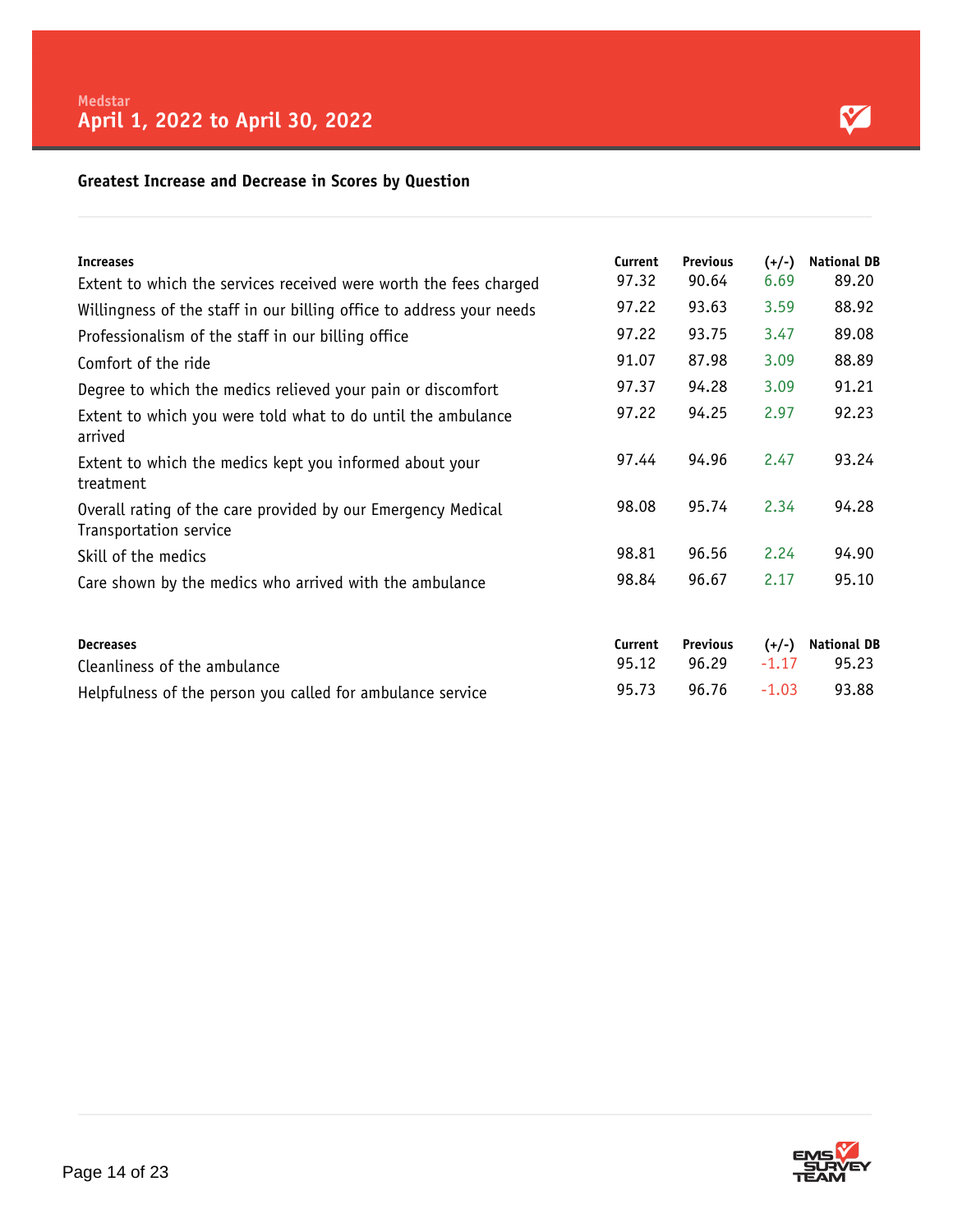#### **Greatest Scores Above Benchmarks by Question**

| <b>Highest Above Benchmark</b>                                                      | Current | $(+/-)$ | <b>National DB</b> |
|-------------------------------------------------------------------------------------|---------|---------|--------------------|
| Care shown by the medics who arrived with the ambulance                             | 98.84   | 3.74    | 95.10              |
| Skill of the medics                                                                 | 98.81   | 3.91    | 94.90              |
| Extent to which medics cared for you as a person                                    | 98.81   | 4.04    | 94.77              |
| Degree to which the medics took your problem seriously                              | 98.26   | 3.30    | 94.95              |
| Degree to which the medics listened to you and/or your family                       | 98.26   | 3.81    | 94.45              |
| Medics' concern for your privacy                                                    | 98.17   | 4.20    | 93.97              |
| Overall rating of the care provided by our Emergency Medical Transportation service | 98.08   | 3.80    | 94.28              |
| Appropriateness of Emergency Medical Transportation treatment                       | 97.97   | 3.73    | 94.24              |
| Skill of the person driving the ambulance                                           | 97.56   | 2.98    | 94.58              |
| Extent to which the medics kept you informed about your treatment                   | 97.44   | 4.19    | 93.24              |



Vour Score National DB



M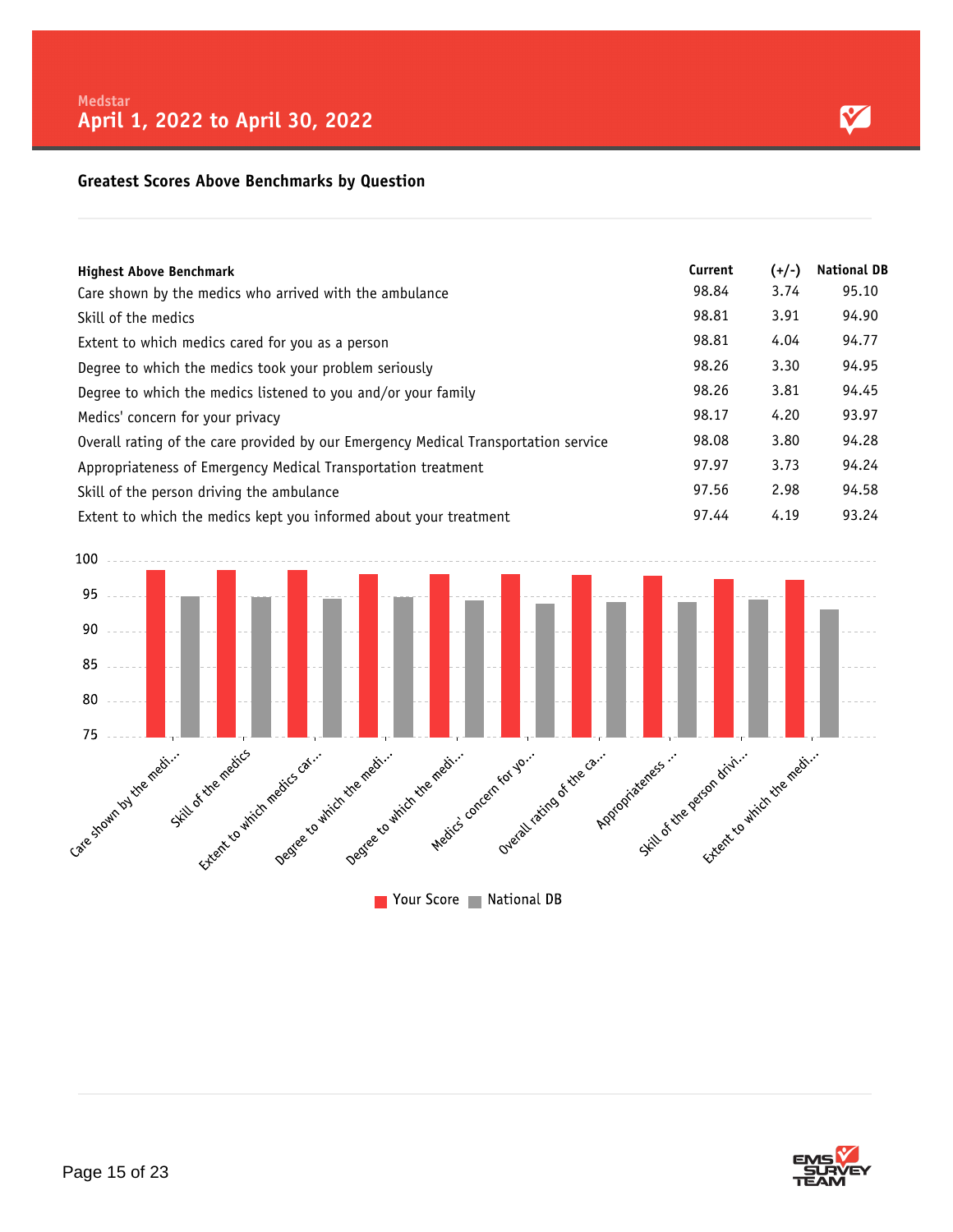M

**Key Drivers** — This section shows the relative importance of each question to the respondents' overall satisfaction. The greater the coefficient number, the more important the issue is to your patients' overall satisfaction. The questions are arranged based on their weighted importance value.

| Question                                                                       | <b>Your Score</b> | Correlation<br>Coeffecient |
|--------------------------------------------------------------------------------|-------------------|----------------------------|
| How well did our staff work together to care for you                           | 96.05             | .845519022                 |
| Extent to which our staff eased your entry into the medical facility           | 96.62             | .843537812                 |
| Appropriateness of Emergency Medical Transportation treatment                  | 97.97             | .787544939                 |
| Comfort of the ride                                                            | 91.07             | .76382602                  |
| Degree to which the medics relieved your pain or discomfort                    | 97.37             | .710417492                 |
| Cleanliness of the ambulance                                                   | 95.12             | .664108544                 |
| Extent to which you were told what to do until the ambulance arrived           | 97.22             | .659422207                 |
| Medics' concern for your privacy                                               | 98.17             | .634441659                 |
| Skill of the medics                                                            | 98.81             | .616150993                 |
| Concern shown by the person you called for ambulance service                   | 96.88             | .600460068                 |
| Degree to which the medics took your problem seriously                         | 98.26             | .594007937                 |
| Extent to which the ambulance arrived in a timely manner                       | 96.67             | .543899337                 |
| Extent to which the medics kept you informed about your treatment              | 97.44             | .538462957                 |
| Extent to which the services received were worth the fees charged              | 97.32             | .524300146                 |
| Professionalism of the staff in our billing office                             | 97.22             | .503773873                 |
| Willingness of the staff in our billing office to address your needs           | 97.22             | .503773873                 |
| Extent to which medics included you in the treatment decisions (if applicable) | 96.43             | .476599264                 |
| Helpfulness of the person you called for ambulance service                     | 95.73             | .474539776                 |
| Extent to which medics cared for you as a person                               | 98.81             | .426448242                 |
| Care shown by the medics who arrived with the ambulance                        | 98.84             | .401089676                 |
| Skill of the person driving the ambulance                                      | 97.56             | .378447811                 |
| Degree to which the medics listened to you and/or your family                  | 98.26             | .315492697                 |

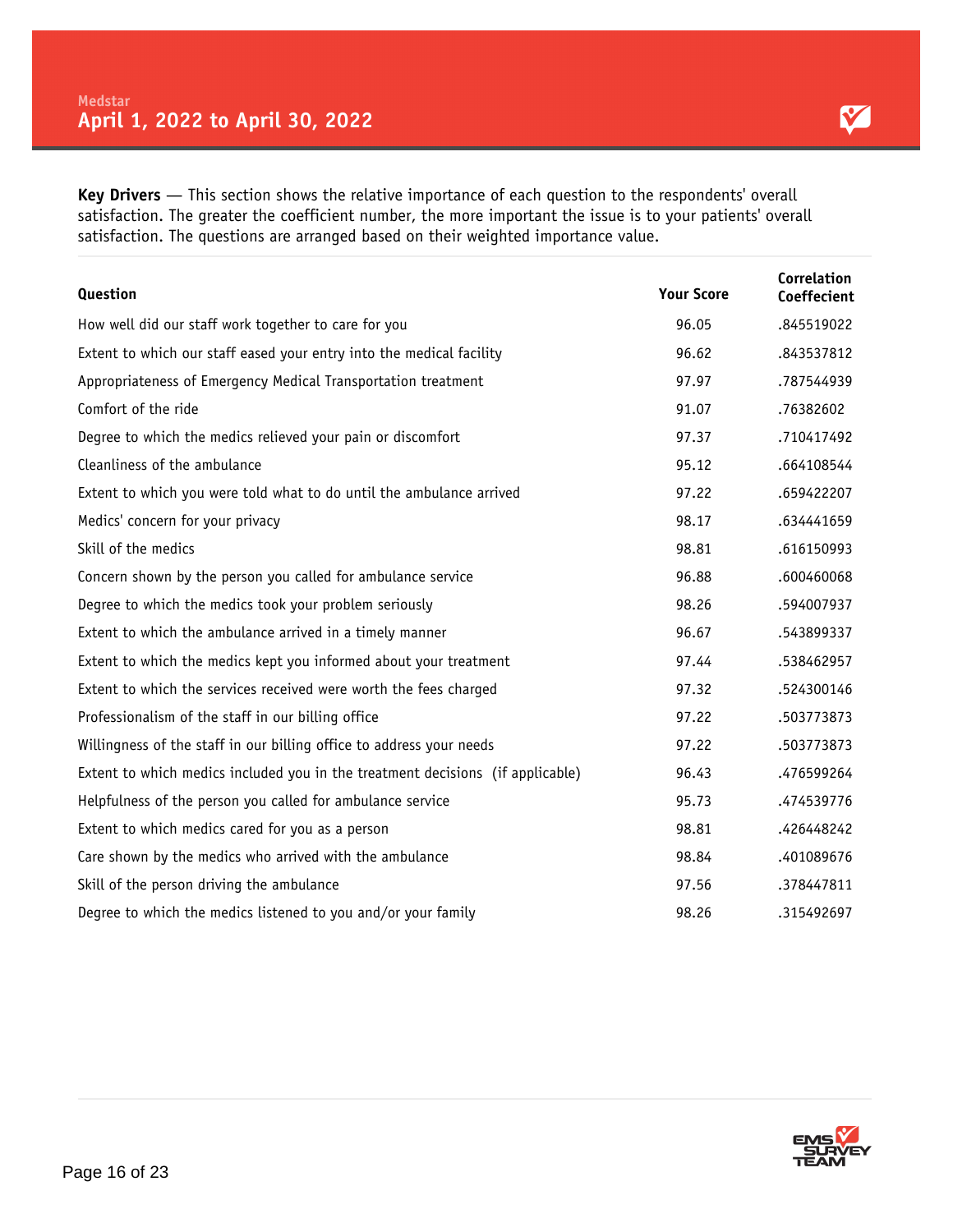**Company Comparisons** — The following chart gives a comparison of the mean score for each question as scored by comparable companies. Your company is highlighted. There is also a green-shaded highlight of the highest score for each question. This will show how you compare to similar companies.

|                                                                      | Your    | <b>Comparison Companies</b> |       |       |       |       |       |
|----------------------------------------------------------------------|---------|-----------------------------|-------|-------|-------|-------|-------|
|                                                                      | Company | A                           | B     | С     | D     | E     | F     |
| Helpfulness of the person you called for ambulance service           | 95.73   | 95.19                       | 92.45 | 89.33 | 93.07 | 94.38 | 93.77 |
| Concern shown by the person you called for ambulance service         | 96.88   | 94.81                       | 92.29 | 90.54 | 92.51 | 94.66 | 94.02 |
| Extent to which you were told what to do until the ambulance         | 97.22   | 94.26                       | 91.59 | 87.50 | 91.09 | 90.79 | 93.39 |
| Extent to which the ambulance arrived in a timely manner             | 96.67   | 92.87                       | 89.77 | 89.71 | 93.51 | 92.66 | 90.79 |
| Cleanliness of the ambulance                                         | 95.12   | 95.59                       | 93.46 | 92.61 | 95.03 | 95.17 | 95.67 |
| Comfort of the ride                                                  | 91.07   | 88.07                       | 84.48 | 84.62 | 90.05 | 90.60 | 88.94 |
| Skill of the person driving the ambulance                            | 97.56   | 95.10                       | 92.51 | 91.79 | 94.42 | 95.23 | 94.23 |
| Care shown by the medics who arrived with the ambulance              | 98.84   | 96.24                       | 94.47 | 90.15 | 93.93 | 95.32 | 93.65 |
| Degree to which the medics took your problem seriously               | 98.26   | 96.14                       | 94.78 | 90.98 | 93.80 | 95.26 | 93.20 |
| Degree to which the medics listened to you and/or your family        | 98.26   | 95.00                       | 94.43 | 89.39 | 93.63 | 94.75 | 93.42 |
| Skill of the medics                                                  | 98.81   | 96.00                       | 94.11 | 89.91 | 94.50 | 94.85 | 93.54 |
| Extent to which the medics kept you informed about your              | 97.44   | 93.88                       | 92.19 | 91.46 | 92.61 | 93.22 | 93.02 |
| Extent to which medics included you in the treatment decisions (if   | 96.43   | 92.97                       | 92.90 | 89.79 | 93.45 | 93.00 | 92.07 |
| Degree to which the medics relieved your pain or discomfort          | 97.37   | 92.02                       | 89.07 | 86.15 | 90.97 | 90.38 | 94.02 |
| Medics' concern for your privacy                                     | 98.17   | 95.23                       | 92.62 | 91.12 | 94.10 | 93.88 | 94.50 |
| Extent to which medics cared for you as a person                     | 98.81   | 96.18                       | 94.16 | 90.90 | 93.98 | 94.43 | 94.11 |
| Professionalism of the staff in our billing office                   | 97.22   | 90.29                       | 88.97 | 83.46 | 85.27 | 91.17 | 88.26 |
| Willingness of the staff in our billing office to address your needs | 97.22   | 89.27                       | 89.44 | 84.38 | 85.77 | 91.26 | 88.26 |
| How well did our staff work together to care for you                 | 96.05   | 95.75                       | 93.72 | 89.26 | 92.40 | 93.60 | 92.45 |
| Extent to which our staff eased your entry into the medical facility | 96.62   | 95.35                       | 93.48 | 91.94 | 93.63 | 94.25 | 94.90 |
| Appropriateness of Emergency Medical Transportation treatment        | 97.97   | 95.42                       | 93.54 | 91.18 | 94.46 | 93.05 | 92.33 |
| Extent to which the services received were worth the fees charged    | 97.32   | 91.50                       | 87.88 | 83.51 | 88.00 | 90.53 | 89.20 |
| Overall rating of the care provided by our Emergency Medical         | 98.08   | 95.98                       | 93.93 | 89.31 | 93.51 | 94.00 | 94.91 |
| Likelihood of recommending this ambulance service to others          | 96.79   | 95.79                       | 93.84 | 87.43 | 92.91 | 94.16 | 93.75 |
| <b>Overall score</b>                                                 | 93.62   | 94.42                       | 92.23 | 89.29 | 92.66 | 93.50 | 92.92 |

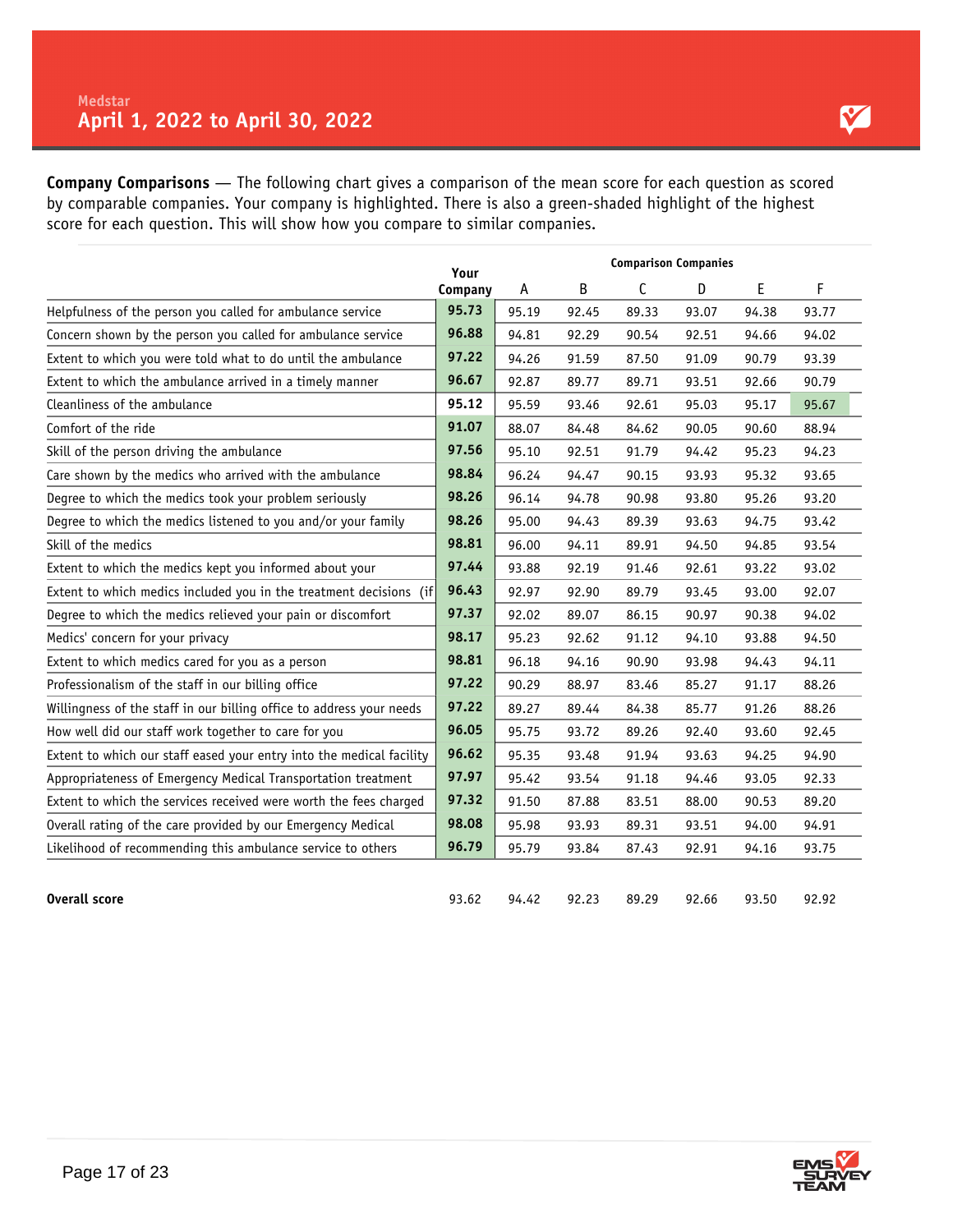## M

#### **Benchmark Comparison**

|                                                                | <b>Company</b><br>Your | Total DB | Similar Sized                       | Michigan | <b>MHR</b> | CAAS  |
|----------------------------------------------------------------|------------------------|----------|-------------------------------------|----------|------------|-------|
| Helpfulness of the person you called for ambulance service     | 95.73                  | 93.88    | 93.48                               | 93.66    | 93.50      | 93.62 |
| Concern shown by the person you called for ambulance service   | 96.88                  | 93.68    | 93.53                               | 93.70    | 93.57      | 93.46 |
| Extent to which you were told what to do until the ambulance   | 97.22                  | 92.23    | 91.91                               | 91.94    | 92.03      | 91.72 |
| Extent to which the ambulance arrived in a timely manner       | 96.67                  | 92.85    | 92.53                               | 92.23    | 92.00      | 92.54 |
| Cleanliness of the ambulance                                   | 95.12                  | 95.23    | 94.94                               | 94.73    | 94.55      | 94.85 |
| Comfort of the ride                                            | 91.07                  | 88.89    | 88.45                               | 87.28    | 86.97      | 88.12 |
| Skill of the person driving the ambulance                      | 97.56                  | 94.58    | 94.37                               | 94.13    | 93.95      | 94.12 |
| Care shown by the medics who arrived with the ambulance        | 98.84                  | 95.10    | 94.78                               | 94.94    | 94.81      | 94.86 |
| Degree to which the medics took your problem seriously         | 98.26                  | 94.95    | 94.78                               | 95.02    | 94.92      | 94.82 |
| Degree to which the medics listened to you and/or your family  | 98.26                  | 94.45    | 94.24                               | 94.39    | 94.25      | 94.30 |
| Skill of the medics                                            | 98.81                  | 94.90    | 94.62                               | 94.76    | 94.50      | 94.67 |
| Extent to which the medics kept you informed about your        | 97.44                  | 93.24    | 93.04                               | 93.19    | 93.04      | 93.01 |
| Extent to which medics included you in the treatment decisions | 96.43                  | 93.06    | 92.78                               | 92.66    | 92.58      | 92.71 |
| Degree to which the medics relieved your pain or discomfort    | 97.37                  | 91.21    | 90.90                               | 90.46    | 90.28      | 90.84 |
| Medics' concern for your privacy                               | 98.17                  | 93.97    | 93.81                               | 93.99    | 93.74      | 93.78 |
| Extent to which medics cared for you as a person               | 98.81                  | 94.77    | 94.54                               | 94.74    | 94.69      | 94.61 |
| Professionalism of the staff in our billing office             | 97.22                  | 89.08    | 89.11                               | 89.85    | 89.74      | 88.63 |
| Willingness of the staff in our billing office to address your | 97.22                  | 88.92    | 89.01                               | 89.81    | 89.61      | 88.49 |
| How well did our staff work together to care for you           | 96.05                  | 94.14    | 93.82                               | 94.09    | 93.95      | 93.70 |
| Extent to which our staff eased your entry into the medical    | 96.62                  | 94.28    | 94.17                               | 94.31    | 94.16      | 94.10 |
| Appropriateness of Emergency Medical Transportation treatment  | 97.97                  | 94.24    | 94.15                               | 94.23    | 94.00      | 94.00 |
| Extent to which the services received were worth the fees      | 97.32                  | 89.20    | 88.82                               | 89.54    | 89.26      | 88.69 |
| Overall rating of the care provided by our Emergency Medical   | 98.08                  | 94.28    | 94.12                               | 94.18    | 94.12      | 94.06 |
| Likelihood of recommending this ambulance service to others    | 96.79                  | 94.06    | 93.78                               | 94.08    | 93.94      | 93.68 |
| <b>Overall Score</b>                                           |                        |          | 97.08 93.13 92.90 93.00 92.84 92.81 |          |            |       |

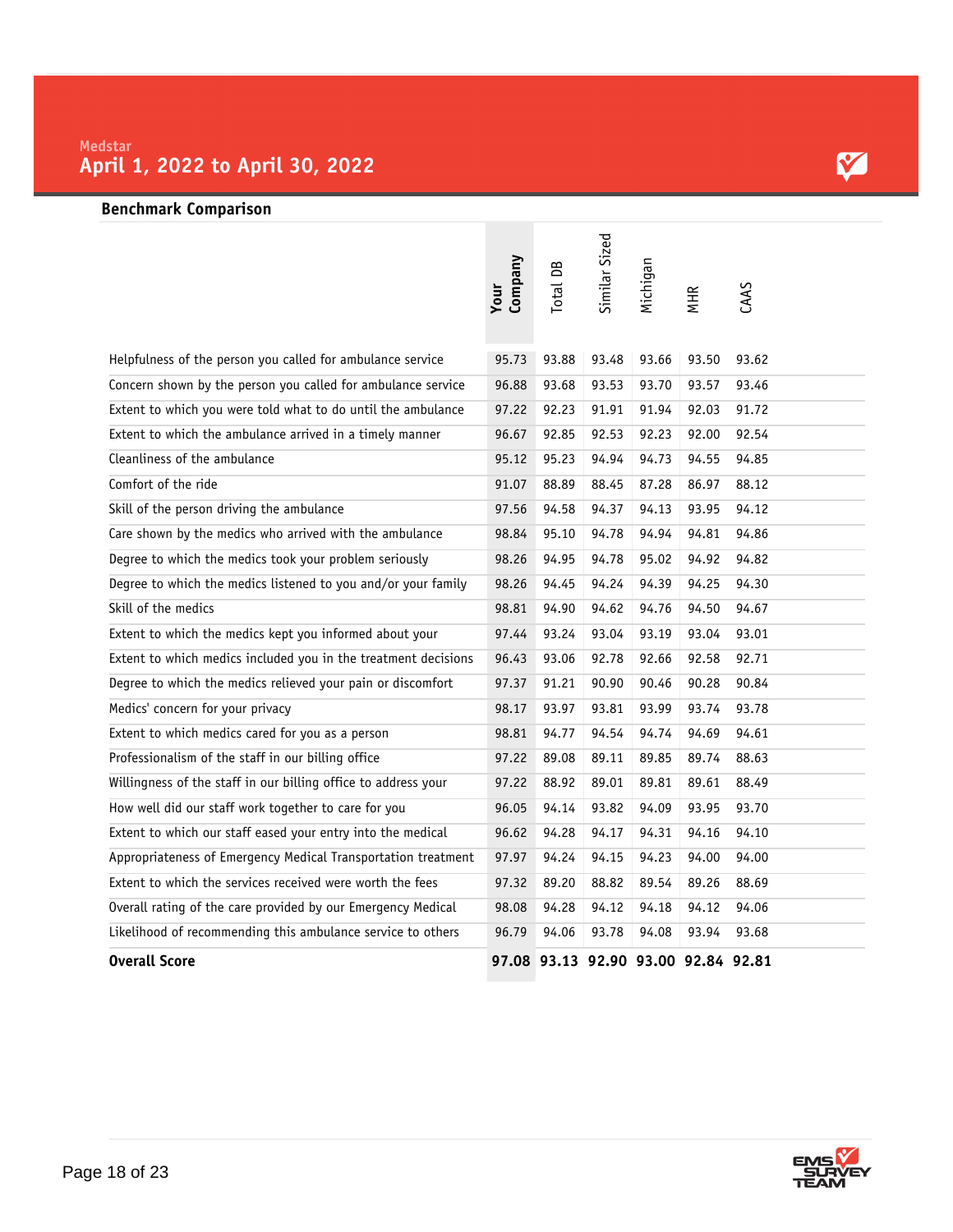#### **Benchmark Comparison**

This section of the report is based off your overall score for the YTD 12-month time period, compared to other benchmark compare groups. An aggregate rolling score is needed to provide stability to the overall score ranking for more meaningful comparisons to other benchmark groups. Each month, the last month in the 12 month period is dropped and the newest month is added. An organization must have a minimum of 100 surveys to be eligible for ranking.

|                                          | Company<br>Your | Total DB | Similar Sized | Michigan | <b>MHR</b>                    | CAAS |
|------------------------------------------|-----------------|----------|---------------|----------|-------------------------------|------|
| Number of organizations in compare group |                 | 193      | 28            | 29       | 7                             | 47   |
| <b>Minimum Score</b>                     | 11.04           | 1.00     | 1.00          | 6.80     | 6.80                          | 1.00 |
| <b>Maximum Score</b>                     | 100             | 100      | 100           | 100      | 100                           | 100  |
| <b>Mean Score</b>                        | 92.17           |          |               |          | 92.72 92.35 93.59 91.85 92.74 |      |
| <b>Your Percentile</b>                   |                 | 36th     | 28th          | N/A      | 60th                          | 29th |
| <b>Your Rank</b>                         |                 | 55       | 14            | N/A      | 3                             | 26   |

**Minimum Score -** This is the lowest score in the benchmark group.

**Maximum Score -** This is the highest score in the benchmark group.

**Mean Score -** This is where your mean score ranks against others in the compare group.

**Your Percentile -** This is the percentage of scores that fall below your mean score.

**Your Rank -** This is where your mean score ranks against others in the compare group.



Y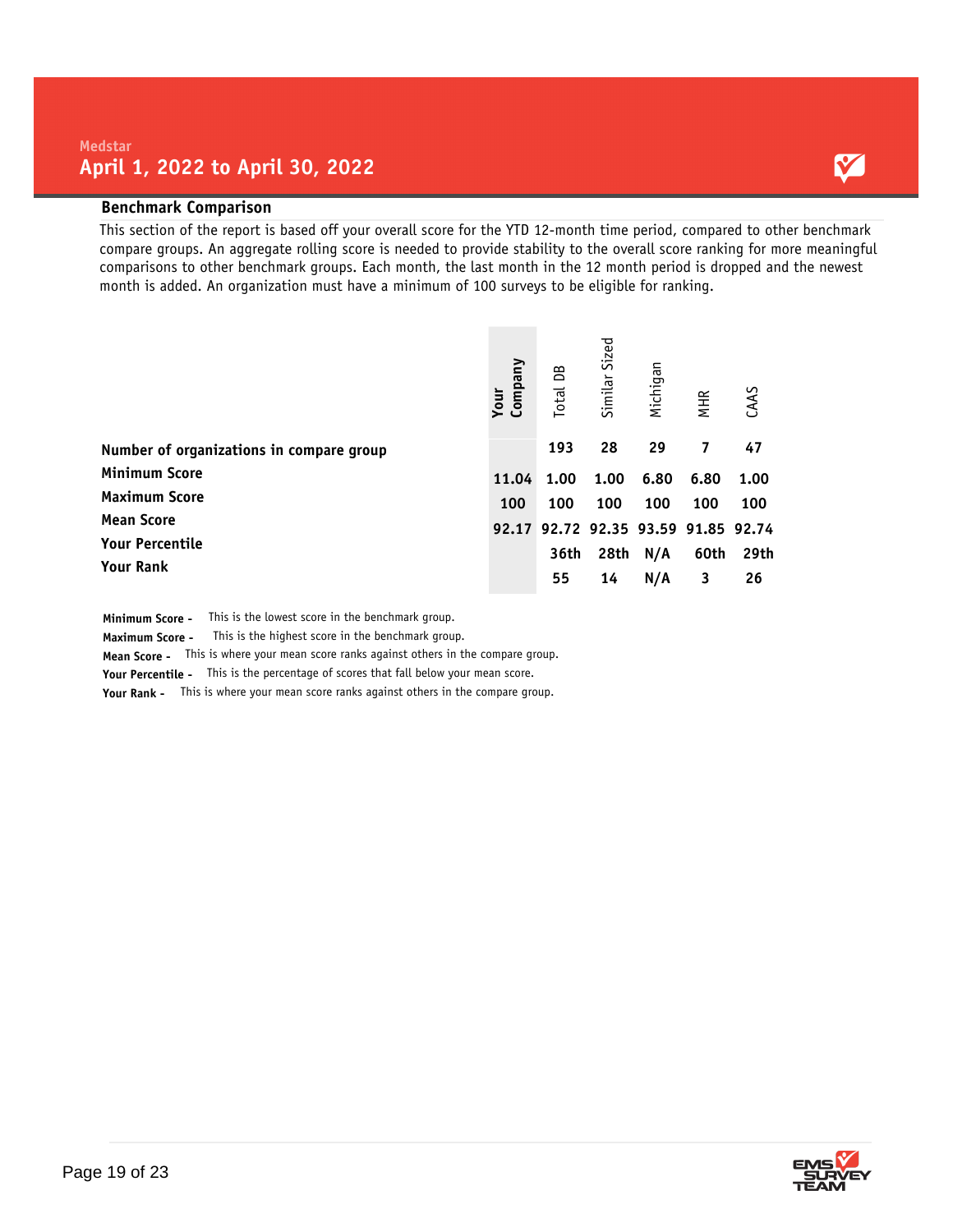#### **Cumulative Comparisons**

This section lists a synopsis of the information about your individual questions and overall scores over the entire lifetime of the dataset. The first column shows the company score and the second column details the total database score.

| <b>Overall Facility Rating</b>                                     | Your Score<br>94.57 | Total DB<br>92.38 |
|--------------------------------------------------------------------|---------------------|-------------------|
| <b>Dispatch</b>                                                    | 94.68               | 92.2              |
| Helpfulness of the person you called for ambulance service         | 95.12               | 92.84             |
| Concern shown by the person you called for ambulance service       | 95.32               | 92.60             |
| Extent to which you were told what to do until the ambulance       | 93.60               | 91.17             |
| Ambulance                                                          | 93.77               | 92.02             |
| Extent to which the ambulance arrived in a timely manner           | 95.08               | 92.20             |
| Cleanliness of the ambulance                                       | 95.51               | 94.46             |
| Comfort of the ride                                                | 89.28               | 87.61             |
| Skill of the person driving the ambulance                          | 95.22               | 93.79             |
| <b>Medic</b>                                                       | 95.49               | 93.33             |
| Care shown by the medics who arrived with the ambulance            | 96.28               | 94.33             |
| Degree to which the medics took your problem seriously             | 96.28               | 94.25             |
| Degree to which the medics listened to you and/or your family      | 96.09               | 93.94             |
| Skill of the medics                                                | 96.16               | 94.35             |
| Extent to which the medics kept you informed about your treatment  | 94.73               | 92.56             |
| Extent to which medics included you in the treatment decisions (if | 94.68               | 92.33             |
| Degree to which the medics relieved your pain or discomfort        | 93.48               | 90.65             |
| Medics' concern for your privacy                                   | 95.52               | 93.33             |
| Extent to which medics cared for you as a person                   | 96.16               | 94.22             |
| <b>Billing Office Staff</b>                                        | 92.02               | 88.72             |

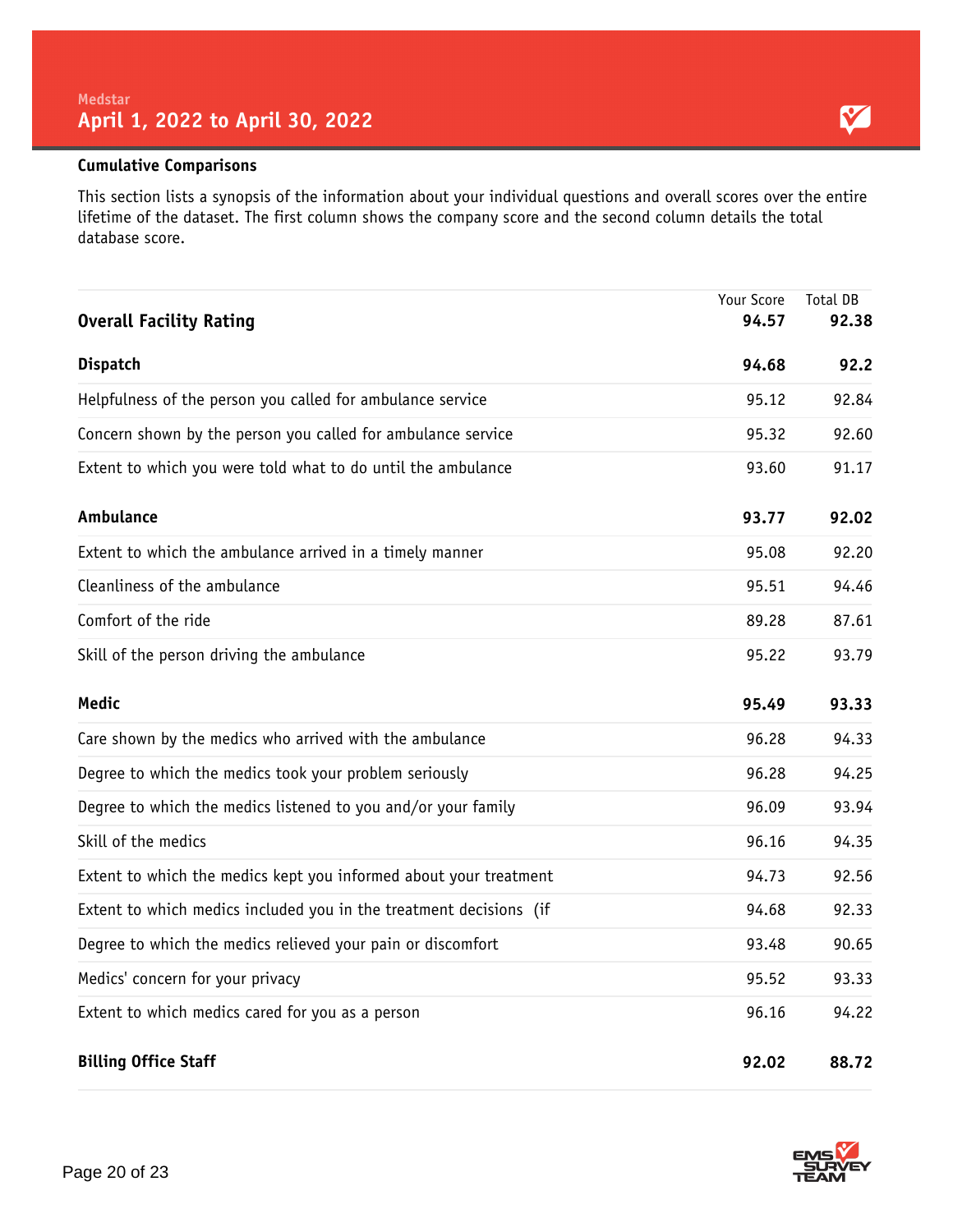Y

**Cumulative Comparisons (Continued)**

|                                                                      | Your Score | Total DB |
|----------------------------------------------------------------------|------------|----------|
| <b>Overall Facility Rating</b>                                       | 94.57      | 92.38    |
| <b>Billing Office Staff</b>                                          | 92.02      | 88.72    |
| Professionalism of the staff in our billing office                   | 92.04      | 88.69    |
| Willingness of the staff in our billing office to address your needs | 92.01      | 88.74    |
| <b>Overall Experience</b>                                            | 94.5       | 92.5     |
| How well did our staff work together to care for you                 | 95.43      | 93.46    |
| Extent to which our staff eased your entry into the medical facility | 95.35      | 93.59    |
| Appropriateness of Emergency Medical Transportation treatment        | 95.14      | 93.38    |
| Extent to which the services received were worth the fees charged    | 90.67      | 87.86    |
| Overall rating of the care provided by our Emergency Medical         | 95.21      | 93.55    |
| Likelihood of recommending this ambulance service to others          | 95.22      | 93.17    |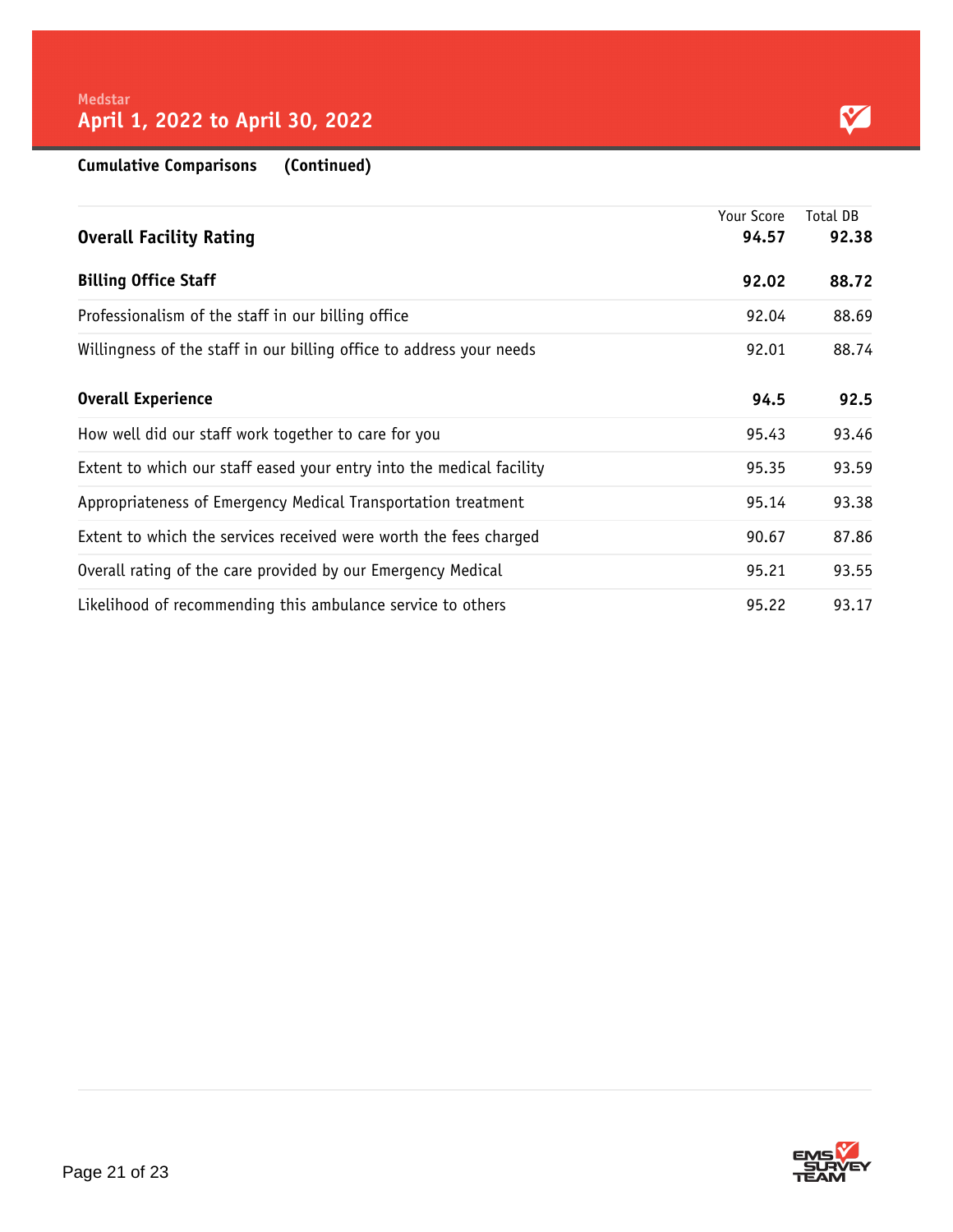#### **Top Box Comparisons**

The Top Box Analysis displays the number of responses for the entire survey by question and rating. The Top Box itself shows the percentage of "Very Good" responses, the highest rating, for each question. Next to the company rating is the entire EMS DB rating for those same questions.

|                                                                         | <b>Very</b><br>Poor | Poor | Fair                 | Good           | Very<br>Good | Company<br>% Very<br>Good | EMS DB %<br><b>Very Good</b> |
|-------------------------------------------------------------------------|---------------------|------|----------------------|----------------|--------------|---------------------------|------------------------------|
| <b>Overall Company Rating</b>                                           | 0                   | 0    | $\overline{7}$       | 92             | 807          | 89.07%                    | 78.69%                       |
| <b>Dispatch</b>                                                         | 0                   | 0    | 4                    | 8              | 105          | 89.74%                    | 78.61%                       |
| Helpfulness of the person you called for ambulance<br>service           | 0                   | 0    | $\mathbf{2}$         | 3              | 36           | 87.80%                    | 80.38%                       |
| Concern shown by the person you called for ambulance<br>service         | 0                   | 0    | $\mathbf{1}$         | 3              | 36           | 90.00%                    | 79.34%                       |
| Extent to which you were told what to do until the<br>ambulance arrived | 0                   | 0    | $\mathbf{1}$         | $\overline{c}$ | 33           | 91.67%                    | 76.12%                       |
| Ambulance                                                               | 0                   | 0    | $\overline{c}$       | 29             | 138          | 81.66%                    | 77.45%                       |
| Extent to which the ambulance arrived in a timely<br>manner             | 0                   | 0    | 0                    | 6              | 39           | 86.67%                    | 77.73%                       |
| Cleanliness of the ambulance                                            | 0                   | 0    | 0                    | 8              | 33           | 80.49%                    | 82.82%                       |
| Comfort of the ride                                                     | 0                   | 0    | $\mathbf{2}^{\circ}$ | 11             | 29           | 69.05%                    | 67.76%                       |
| Skill of the person driving the ambulance                               | 0                   | 0    | $\mathbf 0$          | 4              | 37           | 90.24%                    | 81.50%                       |
| Medic                                                                   | 0                   | 0    | $\mathbf{1}$         | 26             | 339          | 92.62%                    | 81.61%                       |
| Care shown by the medics who arrived with the<br>ambulance              | 0                   | 0    | $\mathbf 0$          | $\overline{c}$ | 41           | 95.35%                    | 84.86%                       |
| Degree to which the medics took your problem<br>seriously               | 0                   | 0    | 0                    | 3              | 40           | 93.02%                    | 84.79%                       |
| Degree to which the medics listened to you and/or<br>your family        | 0                   | 0    | $\mathbf{1}$         | $\mathbf{1}$   | 41           | 95.35%                    | 83.23%                       |
| Skill of the medics                                                     | 0                   | 0    | $\mathbf 0$          | $\overline{c}$ | 40           | 95.24%                    | 83.91%                       |
| Extent to which the medics kept you informed about<br>your treatment    | 0                   | 0    | 0                    | 4              | 35           | 89.74%                    | 79.26%                       |